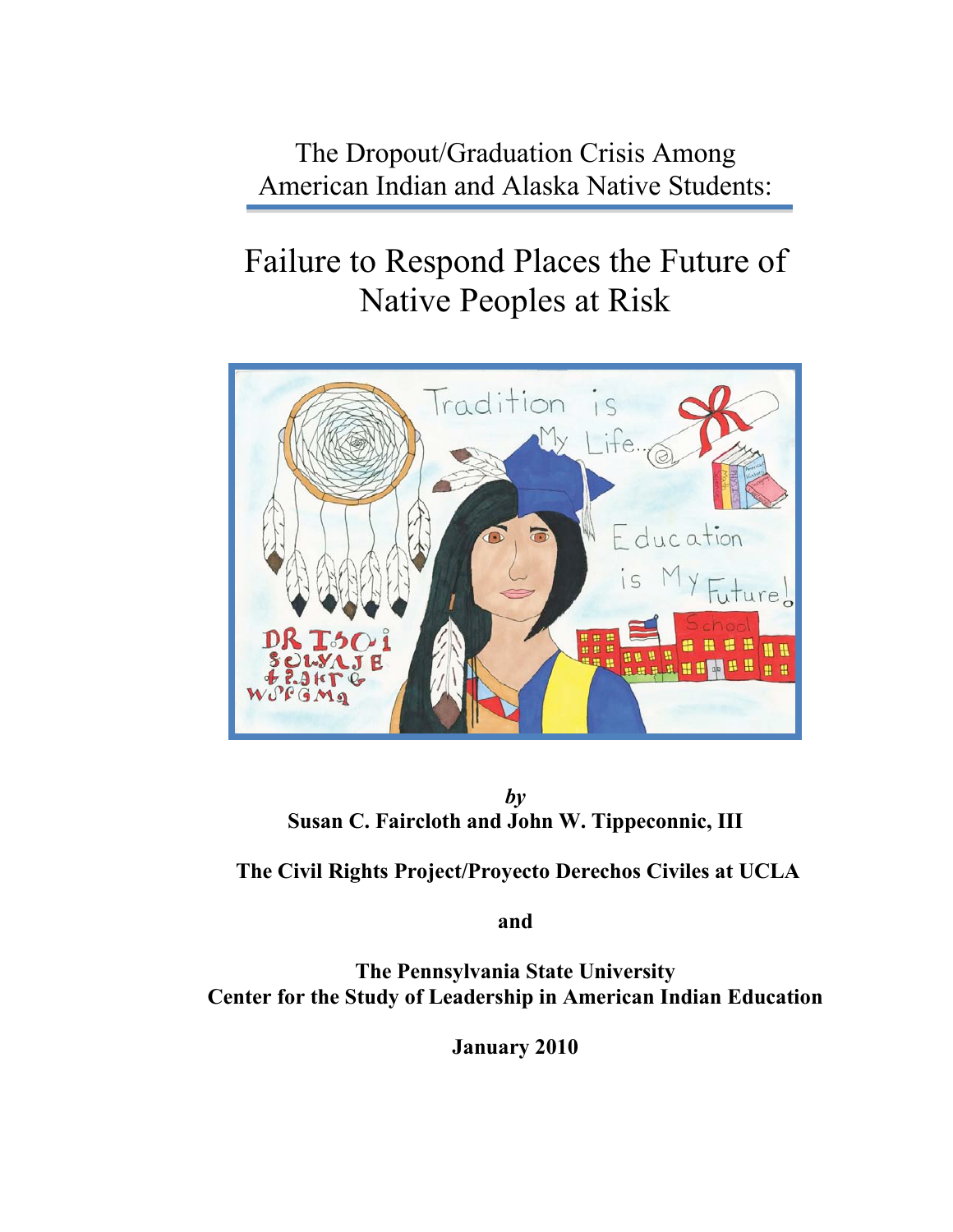

#### About the cover art:

*Catching My Dreams Through Education*, by Paige Fourkiller (member of the Cherokee Nation), 8th grader, state of Oklahoma

1st place in the  $6<sup>th</sup>$  -  $8<sup>th</sup>$  grade art competition sponsored by the Office of Indian Education and the U.S. Department of Education.

The authors would like to thank Kauffman & Associates, Inc. (Spokane, Washington) for their work in coordinating the contest and exhibits of winning entries.

For information regarding this report, contact:

The Civil Rights Project/*Proyecto Derechos Civiles* UCLA Graduate School of Education & Information Studies 8370 Math Sciences, Box 951521 Los Angeles, California 90095-1521 (ph) 310-267-5562 (fax) 310-206-6293 [www.civilrightsproject.ucla.edu](http://www.civilrightsproject.ucla.edu/%00)

This report should be cited as:

Faircloth, Susan C., & Tippeconnic, III, John W. (2010). *The Dropout/Graduation Rate Crisis Among American Indian and Alaska Native Students: Failure to Respond Places the Future of Native Peoples at Risk*. Los Angeles, CA: The Civil Rights Project/Proyecto Derechos Civiles at UCLA; [www.civilrightsproject.ucla.edu.](http://www.civilrightsproject.ucla.edu/%00)

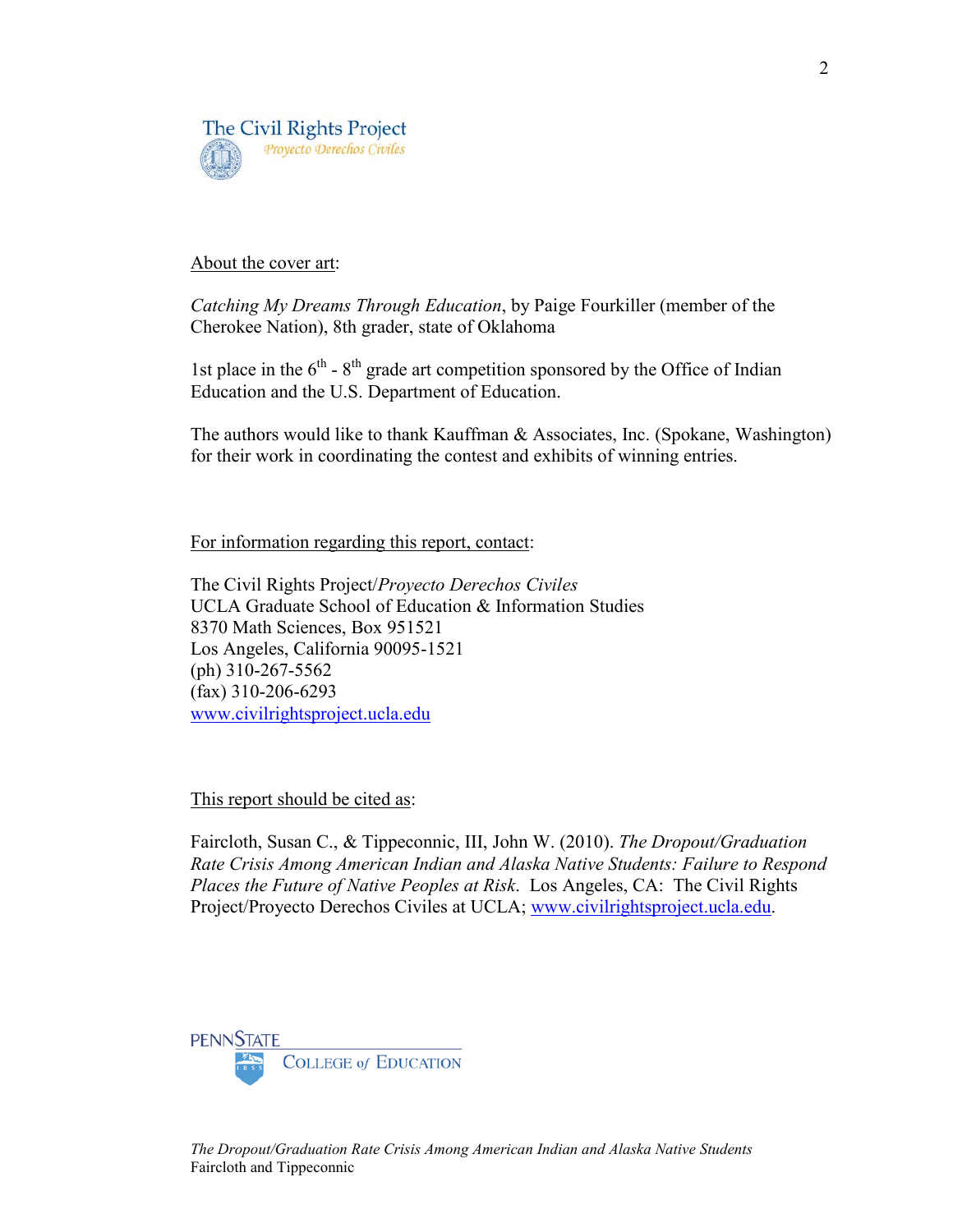#### Abstract

This paper examines the graduation/dropout crisis among American Indian and Alaska Native students using data from the National Center for Education Statistics. Data from 2005 is drawn from the seven states with the highest percentage of American Indian and Alaska Native students as well as five states in the Pacific and Northwestern regions of the United States. Findings indicate that the number of American Indians and Alaska Natives who graduate continues to be a matter of urgent concern. On average, less than 50% of Native students in these twelve states graduate each year.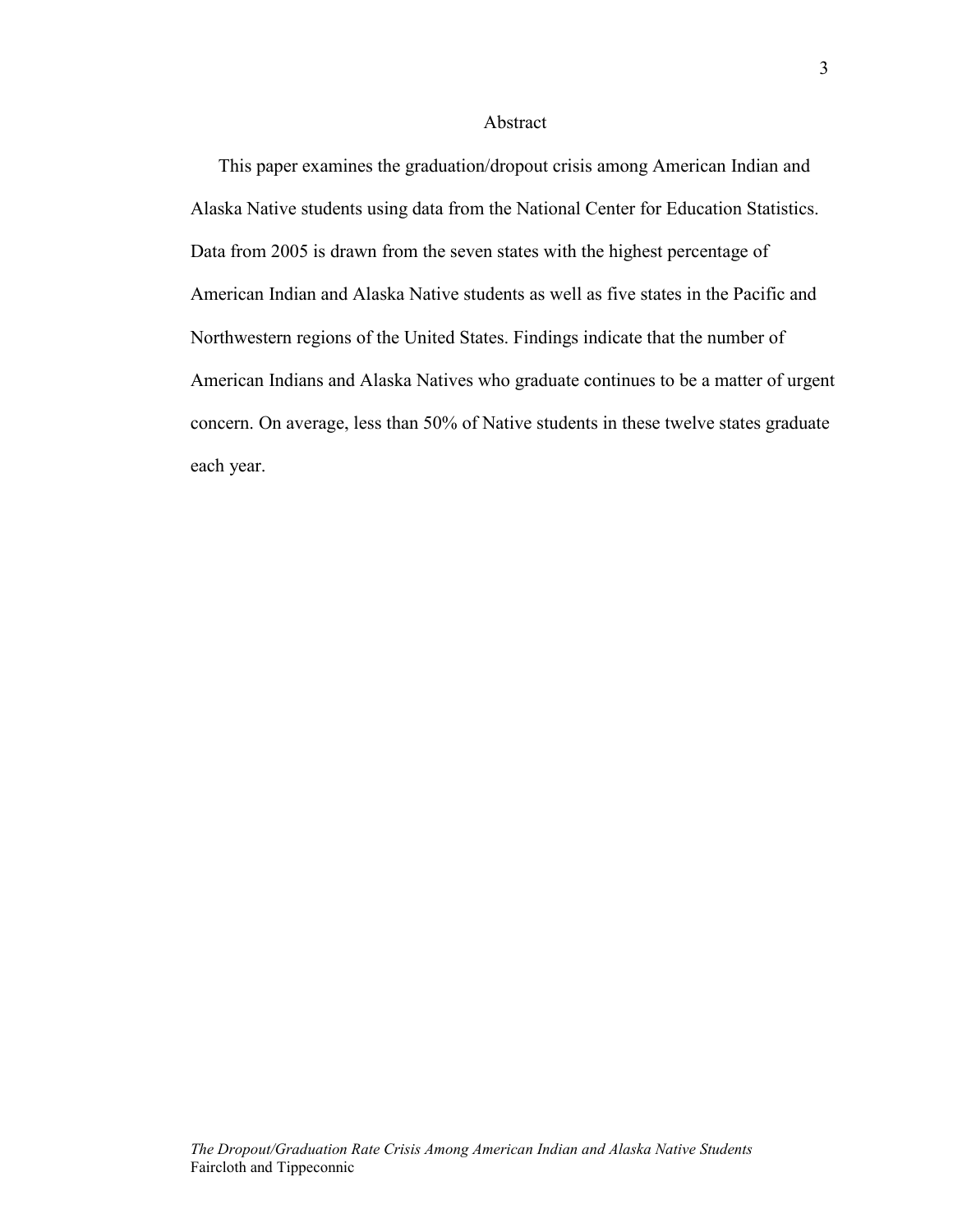*"Native students have the highest dropout rate in the nation. Without education they are disempowered and disenfranchised" (Indian Nations At Risk, 1991).*

Although many American Indian and Alaska Native  $(AI/AN)^1$  students do well in school - achieving academically, graduating and going on to college or other training programs - a large number of these students are unsuccessful in the educational system. Evidence of fundamental educational failure can be found in schools across the nation, most notably in the form of low graduation and high dropout rates (e.g., Freeman & Fox, 2005). The alarmingly high rates at which American Indian and Alaska Native students drop out or are pushed out of school is not a new phenomenon, but one that has persisted throughout the  $20<sup>th</sup>$  and early  $21<sup>st</sup>$  centuries (e.g., Senate Special Subcommittee on Indian Education, 1969<sup>2</sup>; Freeman & Fox, 2005).

#### *Situating the Crisis*

To fully understand and respond to this crisis, we must first acknowledge the multiple contexts in which education of Native students occurs (e.g., Freeman  $\&$  Fox, 2005; KewalRamani, Gilbertson, & Fox, 2007). Nationally**,** there are approximately 644,000 American Indian and Alaska Native students in kindergarten through twelfth grade. Although the majority (approximately 92%) of Native students attend regular public schools, a significant number (approximately 8%) attend schools operated or funded by the federal Bureau of Indian Education (BIE)<sup>3</sup> or by individual tribes<sup>4</sup>

<sup>&</sup>lt;sup>1</sup> The term Native is used elsewhere in this paper to refer to American Indians and Alaska Natives. <sup>2</sup>Commonly referred to as the *Kennedy Report*.

<sup>&</sup>lt;sup>3</sup> The Bureau of Indian Affairs' Office of Indian Education Programs was recently restructured and renamed the Bureau of Indian Education (BIE). For additional information regarding the BIE, see [http://enan.bia.edu/home.aspx](http://enan.bia.edu/home.aspx%00) <sup>4</sup>

<sup>&</sup>lt;sup>4</sup>A small number attend private schools.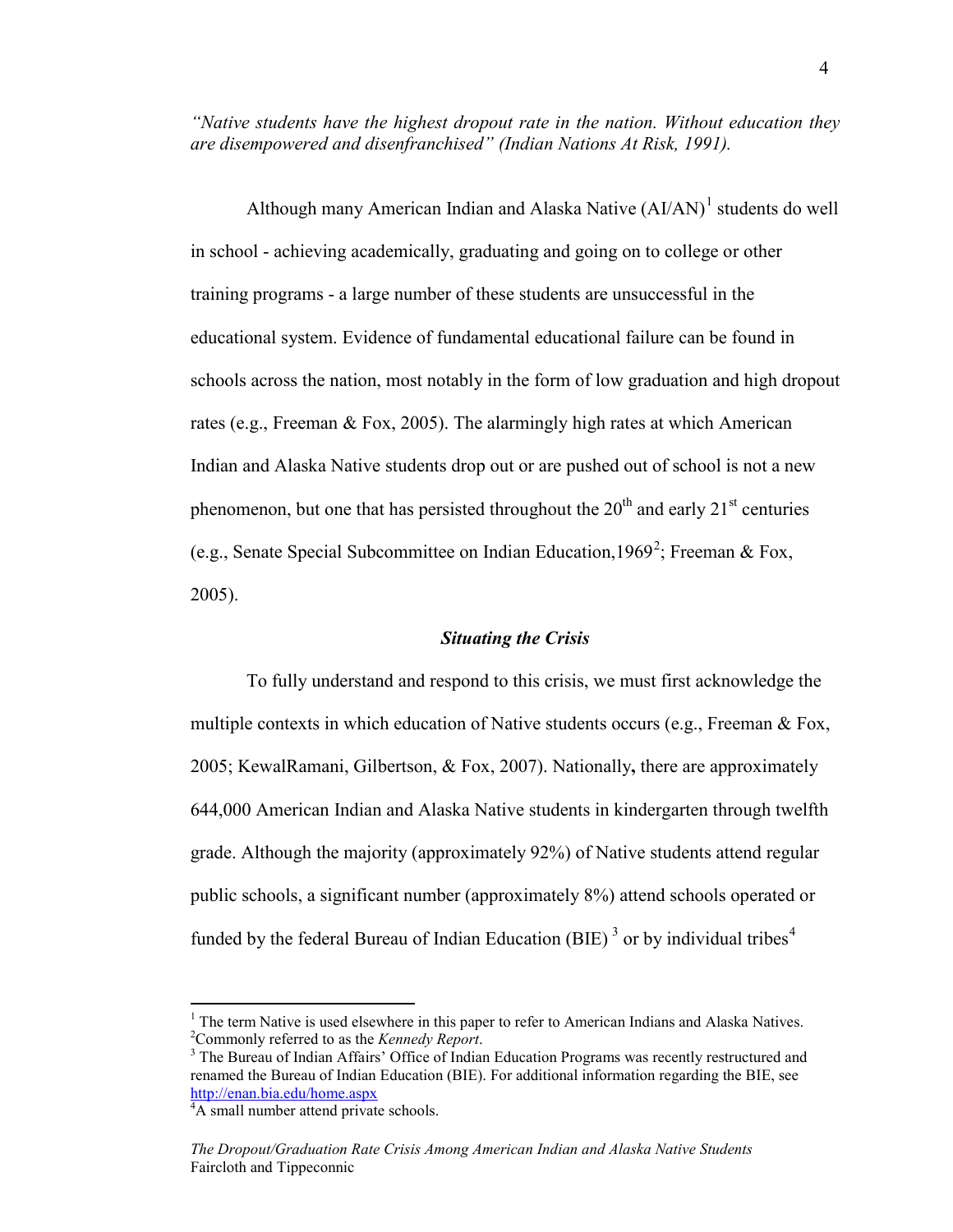(DeVoe & Darling-Churchill, 2008). Although American Indians and Alaska Natives are more likely (46%) to attend rural schools than are their non-Native peers, a majority of Native students live off reservations and an increasing number attend schools in urban areas. Approximately one-third attend schools in which 50% or more of the student population is American Indian/Alaska Native<sup>5</sup> (DeVoe & Darling-Churchill, 2008).

In contrast to public schools, *BIE schools are primarily federally funded; however, some of these schools are operated by tribes through contracts and grants with the BIE.* The BIE currently operates or funds 184 schools and dormitories on 63 reservations in 23 states including: Arizona, California, Florida, Idaho, Iowa, Kansas, Louisiana, Maine, Michigan, Minnesota, Mississippi, Montana, Nevada, New Mexico, North Carolina, North Dakota, Oklahoma, Oregon, South Dakota, Utah, Washington, Wisconsin, and Wyoming (Bureau of Indian Affairs, 2005). Schools operated or funded by the BIE are primarily located in rural areas and small towns and serve students living on or near reservations. Although similar to public schools in terms of staffing and access to Internet and other technologies, a report by the U.S. General Accounting Office (2001) cited a need for significant building and structural improvements to BIE school facilities. Further, children attending BIE schools tend to experience poorer educational outcomes than do their American Indian and Alaska Native peers who attend public schools. For example, during the 2003-2004 school year, the BIE reported approximately 60% of its high school students graduated

 $<sup>5</sup>$  These schools are characterized by the National Center for Education Statistics and the Office of</sup> Indian Education as high-density schools.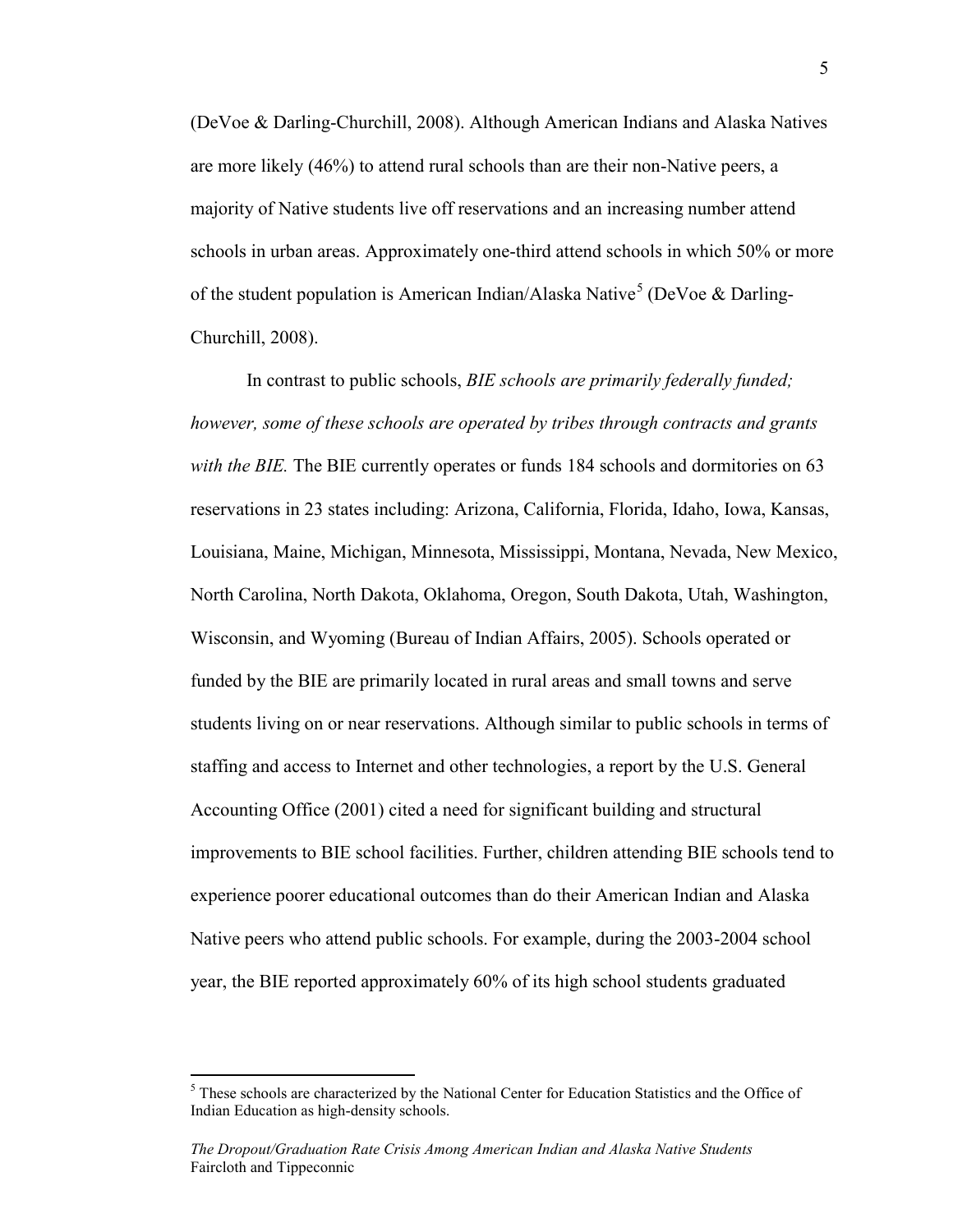(Bureau of Indian Affairs, n.d.), compared to a national average of 70% (*Education Week*, 2007).

#### *National Dropout Crisis Illustrated through Use of Extant Data*

In this paper, we examine the graduation/dropout crisis among American Indian and Alaska Native students using data from the National Center for Education Statistics  $(NCES)^6$ . We focus on 2005 data from the seven states with the highest percentage of American Indian and Alaska Native students as well as five states we categorize as representing the Pacific and Northwestern regions of the United States<sup>7</sup>. Additional demographic data is drawn from the 2000 Census, the NCES Common Core of Data (CCD), and the Research Center at *Education Week.* We conclude our analysis with recommendations for future research, as well as implications of these findings for policy and practice.

#### *Limitations of this study*

This study is limited by incomplete data collection and reporting for American Indian and Alaska Native students at the state and national levels. Questions regarding the quality of some data sets (e.g., National Congress of American Indians, 2008) have caused many researchers to avoid including Native students in their analyses. Lack of accurate data $8$  is due in part to a highly mobile population, undercounting of the population and distrust among this population regarding the use of data by the federal

 $6$  The graduation rates presented here represent 2004-2005 data available from NCES. Rates are calculated using the Cumulative Promotion Index (CPI).

 $<sup>7</sup>$  This paper was originally commissioned for a 2008 conference sponsored by the UCLA Civil Rights</sup> Project/Proyecto Derechos Civiles and *Education Week*. The focus of this conference was on the dropout crisis in the Pacific Northwest, with a special emphasis on American Indian and Alaska Native students.<br><sup>8</sup> This phenomenon is particularly evident in the U.S. Census.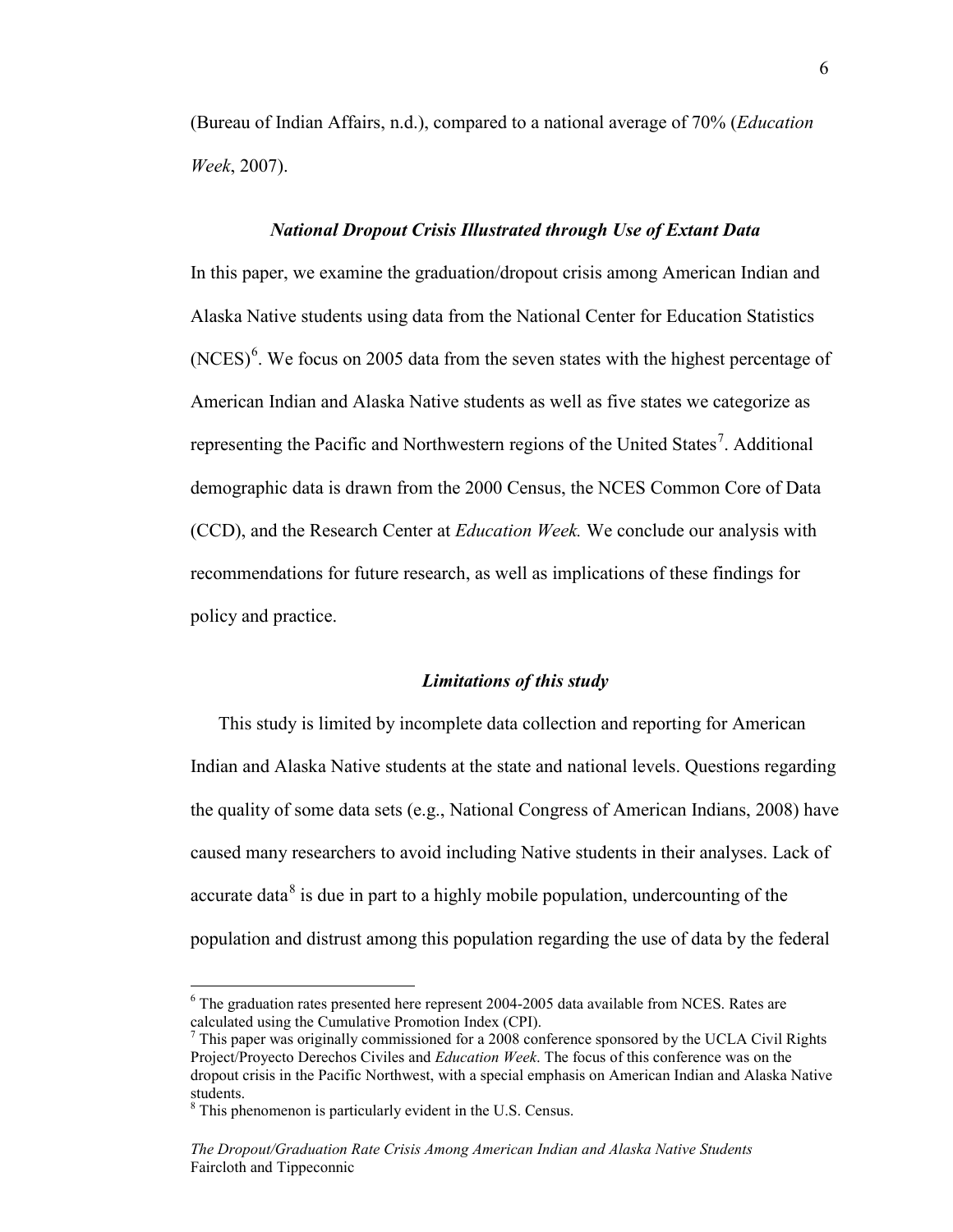government (Lujan, 1990). Small numbers, coupled with a geographically dispersed student population, result in Native students being characterized as statistically insignificant (e.g., Butterfield, 2003) for purposes of data analysis and research. Such characterization is, in effect, an example of what has been described as *"…structural and institutional racism, placing [Native] students … at a further disadvantage in opportunities and outcomes"* (Toney, 2007, p.8).

California provides a prime example of the difficulty researchers encounter in unpacking and making sense of the data currently available for American Indian/Alaska Native students. In California, as in many other states, this process is complicated by the use of self-report and/or teacher reported data which results in American Indians and Alaska Natives either not being included in data or represented and reported in ways that do not accurately represent the current educational status of this student population (e.g., Frith-Smith & Singleton, 2000). Although California has a large number of Native students, they make up less than one percent of the total number of students in the state. Teachers who are not familiar with their students' backgrounds may, for example, erroneously report their race/ethnicity resulting in inaccurate reporting of student achievement and other educational outcomes by race and ethnicity.

The geographic dispersion of American Indian and Alaska Native students also makes it difficult to collect and report accurate data. Although the majority of Native students attend public schools, a small number attend schools operated or funded by the Bureau of Indian Education and tribes. Many of these schools are located in some of the Nation's most geographically isolated communities making it even less likely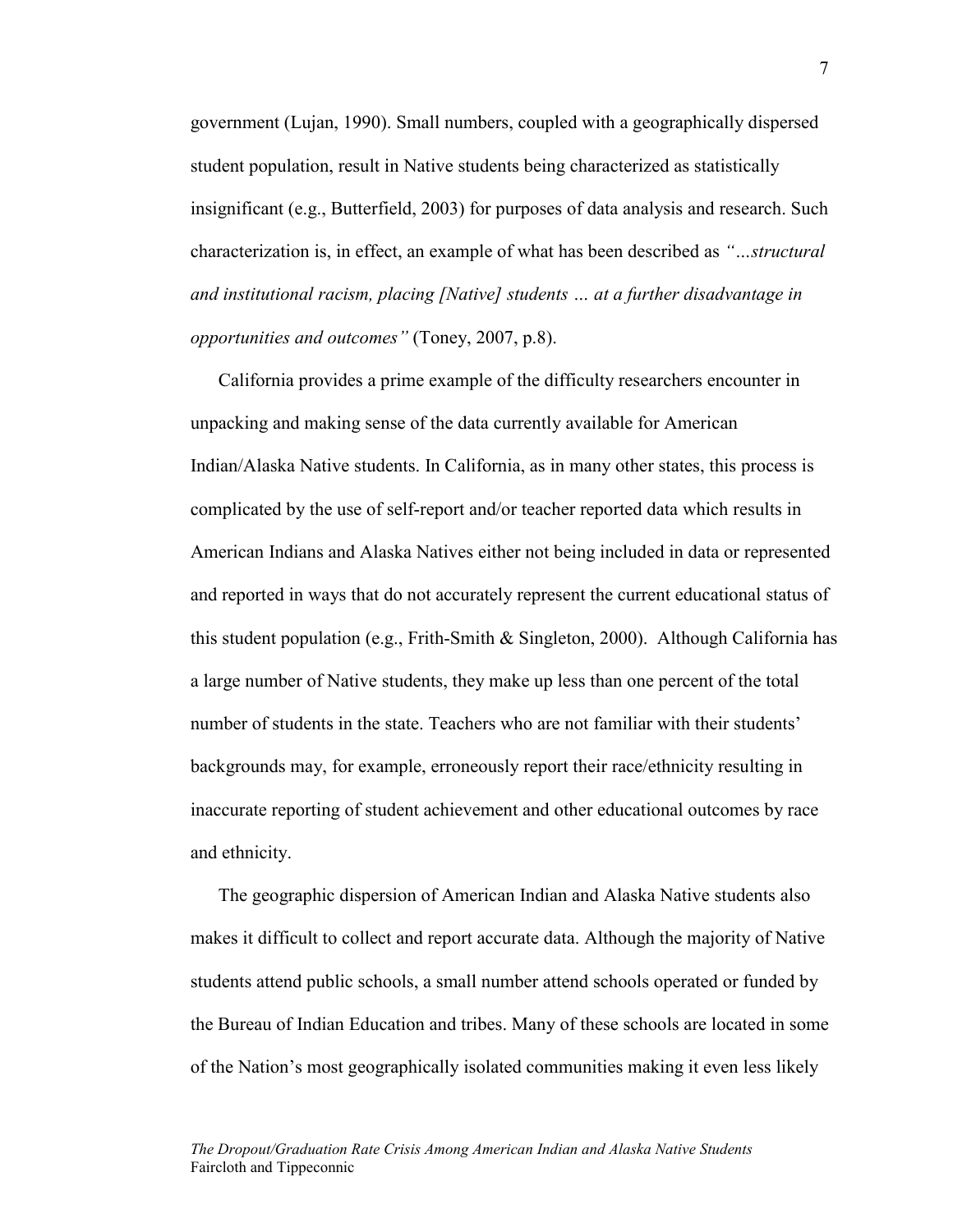that schools will have the necessary financial and human resources needed to engage in timely and accurate data collection, analysis and reporting. Thus, it is not surprising that data from the BIE, and its predecessor, the Bureau of Indian Affairs' Office of Indian Education Programs, has historically been absent from both state and national level reporting, including calculations of graduation and dropout rates for American Indian and Alaska Native students.

In conducting this analysis, we acknowledge the ramifications of incomplete data and extend the call for improved data collection and reporting. In doing so, we concur with Jerald (2006) who argues that

> …better access to data offers an unprecedented opportunity for educators to become problem solvers; using hard evidence to analyze student performance and craft data-driven school improvement plans. But information is just a tool, and like any tool, it is only as powerful as the use to which it is put...  $(p, 1)$ .

The goal here is to put existing data to work to illustrate the growing educational crisis among Native students and to call policymakers and educators to action to resolve this crisis before it is too late.

#### *Data Analysis and Findings*

Table 1 below lists each of the twelve states included in this study ranked according to their American Indian/Alaska Native student population. Alaska ranked as the state with the largest percentage of American Indian and Alaska Native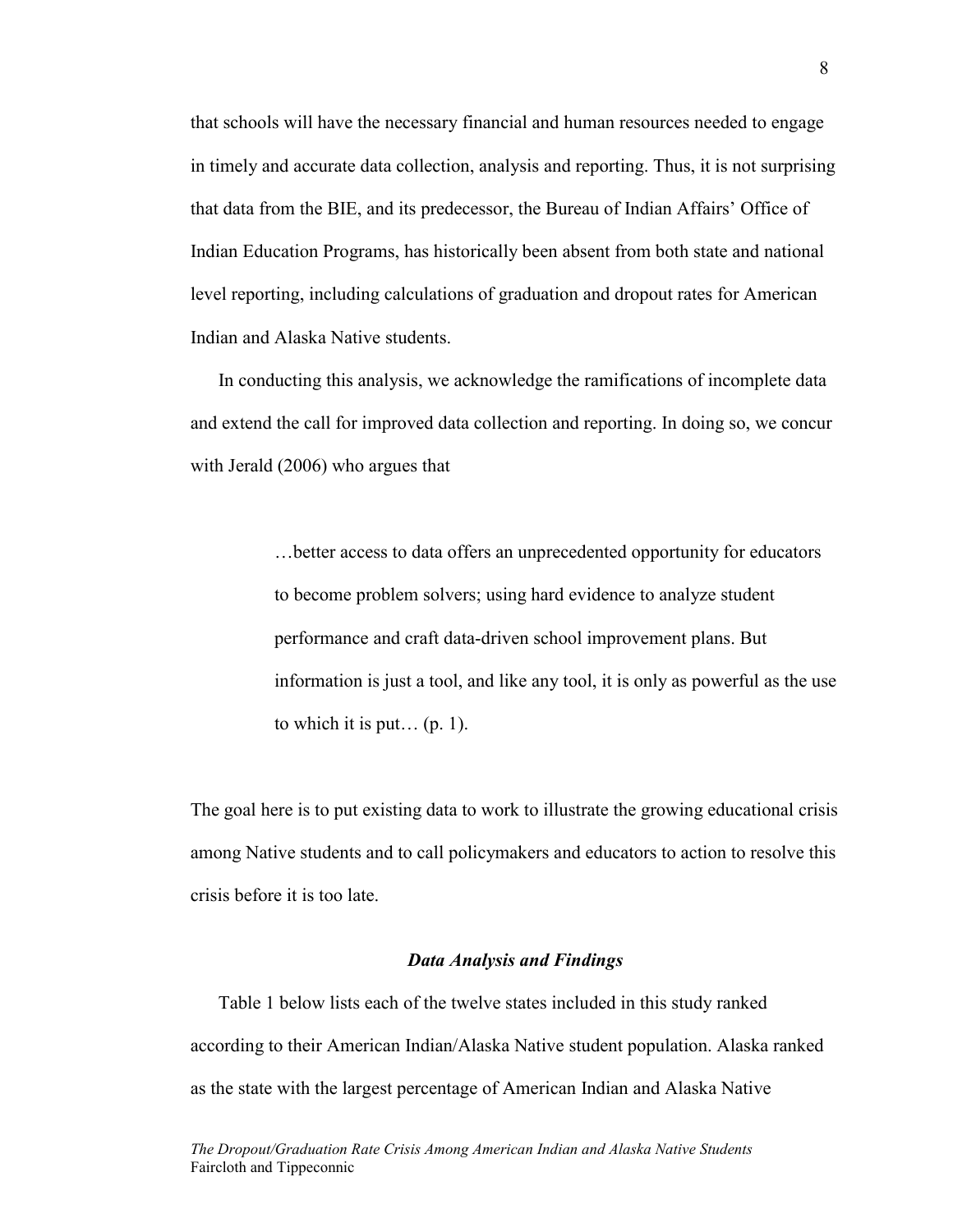students, while California ranked as the state with the smallest percentage of Native students.

# Table 1.

States ranked according to American Indian/Alaska Native student population<sup>9</sup>

 $\mathcal{L}_\mathcal{L} = \mathcal{L}_\mathcal{L} = \mathcal{L}_\mathcal{L} = \mathcal{L}_\mathcal{L} = \mathcal{L}_\mathcal{L} = \mathcal{L}_\mathcal{L} = \mathcal{L}_\mathcal{L} = \mathcal{L}_\mathcal{L} = \mathcal{L}_\mathcal{L} = \mathcal{L}_\mathcal{L} = \mathcal{L}_\mathcal{L} = \mathcal{L}_\mathcal{L} = \mathcal{L}_\mathcal{L} = \mathcal{L}_\mathcal{L} = \mathcal{L}_\mathcal{L} = \mathcal{L}_\mathcal{L} = \mathcal{L}_\mathcal{L}$ 

| State        | Percent American Indian/Alaska Native |  |
|--------------|---------------------------------------|--|
|              | <b>Student Population</b>             |  |
| Alaska       | 26.3                                  |  |
| Oklahoma     | 18.0                                  |  |
| Montana      | 11.3                                  |  |
| New Mexico   | 11.1                                  |  |
| South Dakota | 11.0                                  |  |
| North Dakota | 8.3                                   |  |
| Arizona      | 6.2                                   |  |
| Wyoming      | 3.4                                   |  |
| Washington   | 2.7                                   |  |
| Oregon       | 2.3                                   |  |
| Idaho        | 1.6                                   |  |
| California   | $0.8\,$                               |  |

<sup>&</sup>lt;sup>9</sup> Source: KewalRamani, Gilbertson, & Fox (2007).

*The Dropout/Graduation Rate Crisis Among American Indian and Alaska Native Students* Faircloth and Tippeconnic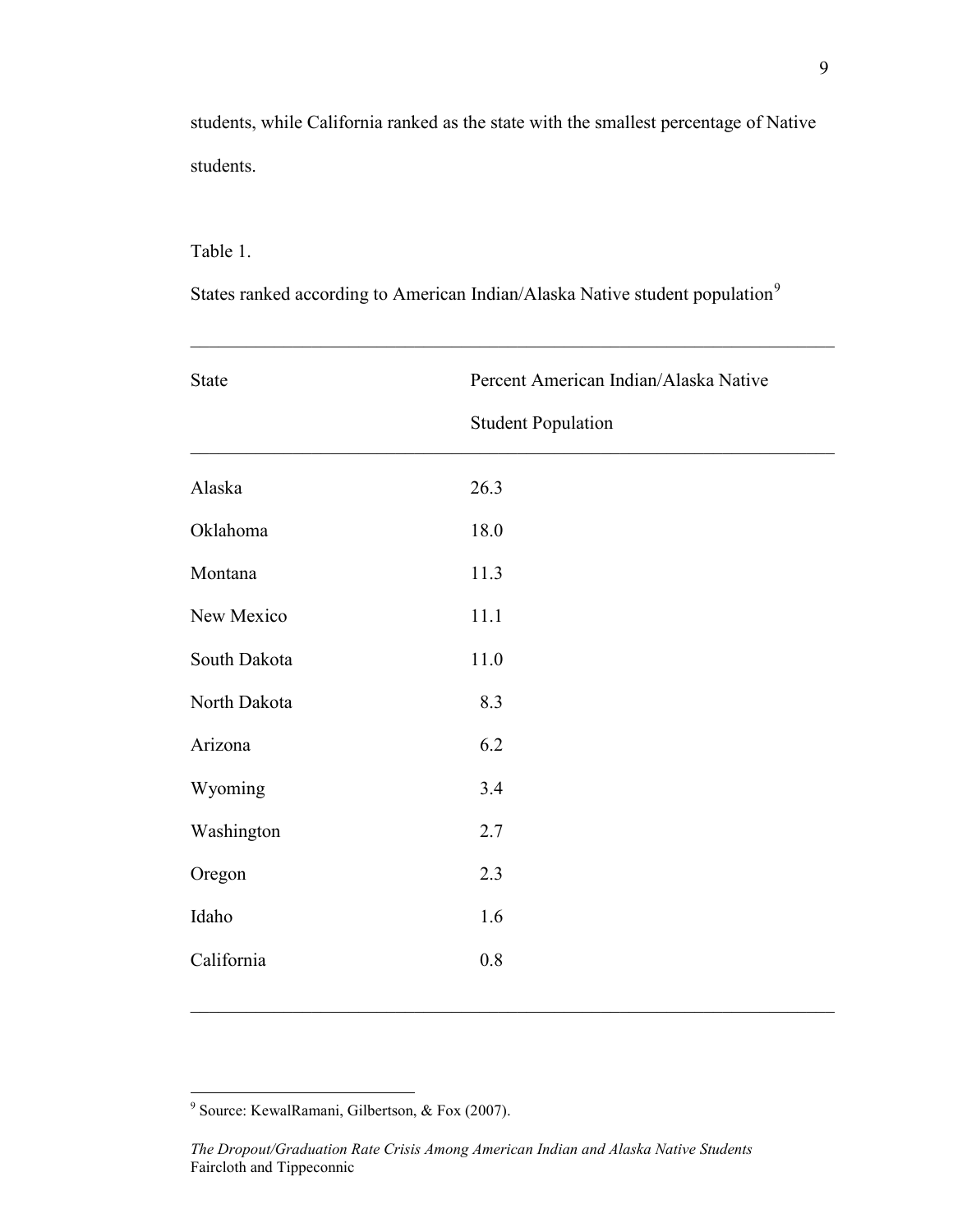Graduation rates reported in Table 2 below were derived from the NCES CCD. These figures were calculated using the Cumulative Promotion Index (CPI) developed by Christopher Swanson and the Urban Institute (e.g., Swanson, 2003). The formula for calculating CPI is demonstrated in Figure 1 below:



# Figure 1. Formula for Calculating Cumulative Promotion Index

The CPI is used to generate the best possible estimates of graduation rates using grade-by-grade enrollment data. It is important to note that the CPI is one of a number of formulas utilized to calculate graduation rates. The CPI is unique in that it employs the collection and analysis of longitudinal data allowing researchers to track student progress toward graduation as they move from grade to grade. Although the CPI is a more reliable means of data collection and reporting than has typically been used by schools, districts, and states, the use of different methods of collecting and reporting data means that the graduation rates reported here may differ from the rates reported elsewhere by individual states.

As demonstrated in Table 2 below, overall graduation rates ranged from 54.1% to 79.2%. Graduation rates for American Indian/Alaska Native students ranged from 30.4% to 63.8%. North Dakota had the highest overall graduation rate at 79.2% compared to a graduation rate of 37.9% for American Indian/Alaska Native students (demonstrating a high degree of disparity between American Indian/Alaska Natives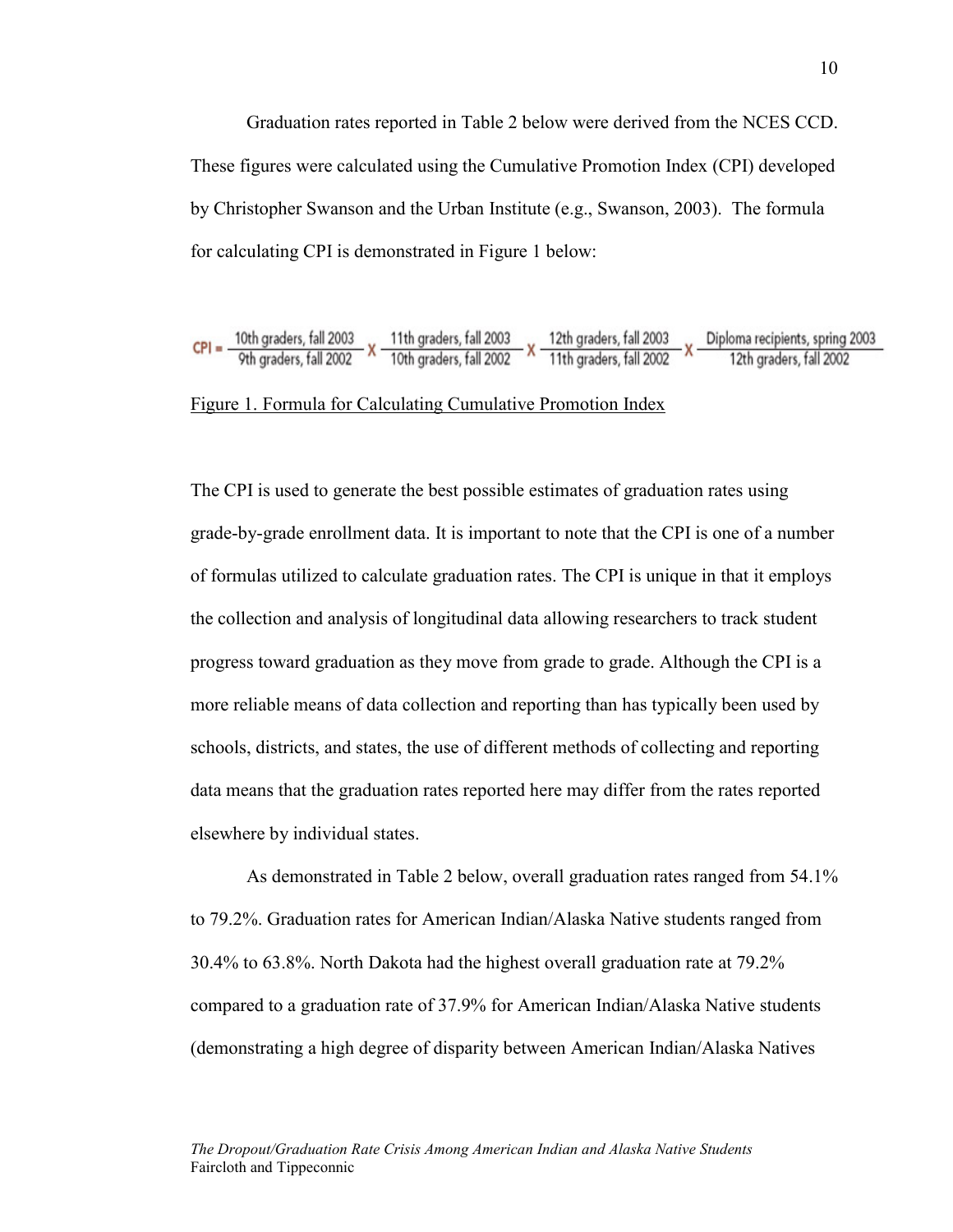and the overall student population). Oklahoma<sup>10</sup> had the highest graduation rate for American Indian/Alaska Native students (63.8%) compared to 70.8% for all students (demonstrating a moderate degree of parity between American Indian/Alaska Natives and the overall student population). South Dakota had the lowest graduation rate for American Indian/Alaska Native students (30.4%) compared to 75.6% of non-American Indian/Alaska Native students (again demonstrating a high degree of disparity between the two student groups). The lowest overall graduation rate was found in New Mexico where 54.1% of all students graduated compared to 45.3% of American Indian/Alaska Native students.

The graduation rates for American Indians and Alaska Natives in all twelve states were lower than the overall state rates (see Table 2); only three states had rates of 50% or more for American Indian/Alaska Native students. With the exception of Oklahoma and New Mexico, the gap in graduation rates between the overall state rates and the American Indian/Alaska Native rates, was 17 percentage points or more. Oklahoma came closest to matching the state rate with a difference of 7 percentage points; New Mexico was second with a difference of 8.8 percentage points. The widest graduation rate gap was found in South Dakota at 45.2 percentage points followed by North Dakota at 41.3 percentage points.

 $\overline{a}$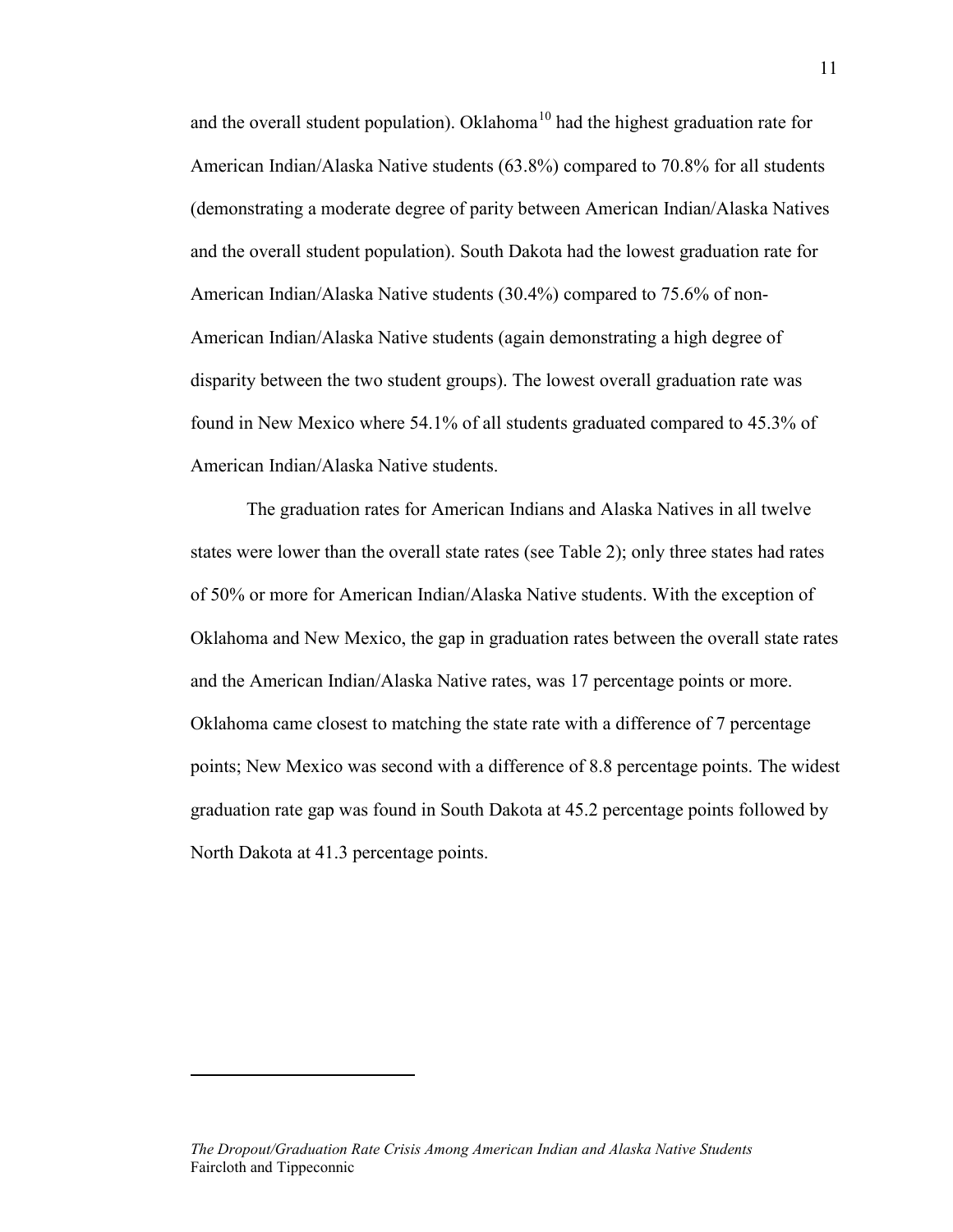# Table 2.

|  | Overall graduation rates $(\% )$ |  |
|--|----------------------------------|--|
|--|----------------------------------|--|

| <b>State</b> | Overall | AI/AN | Graduation<br>Gap |
|--------------|---------|-------|-------------------|
| Alaska       | 67.6    | 46.8  | $-20.8$           |
| Arizona      | 73.4    | 52.4  | $-21$             |
| California   | 70.1    | 52.4  | $-17.7$           |
| Idaho        | 76.6    | 48.4  | $-28.2$           |
| Montana      | 75.7    | 50    | $-25.7$           |
| New Mexico   | 54.1    | 45.3  | $-8.8$            |
| North Dakota | 79.2    | 37.9  | $-41.3$           |
| Oklahoma     | 70.8    | 63.8  | $-7.0$            |
| Oregon       | 70.4    | 42.7  | $-27.7$           |
| South Dakota | 75.6    | 30.4  | $-45.2$           |
| Washington   | 68.8    | 42.7  | $-26.1$           |
| Wyoming      | 74.2    | $***$ | $***$             |

 $\mathcal{L}_\mathcal{L} = \mathcal{L}_\mathcal{L} = \mathcal{L}_\mathcal{L} = \mathcal{L}_\mathcal{L} = \mathcal{L}_\mathcal{L} = \mathcal{L}_\mathcal{L} = \mathcal{L}_\mathcal{L} = \mathcal{L}_\mathcal{L} = \mathcal{L}_\mathcal{L} = \mathcal{L}_\mathcal{L} = \mathcal{L}_\mathcal{L} = \mathcal{L}_\mathcal{L} = \mathcal{L}_\mathcal{L} = \mathcal{L}_\mathcal{L} = \mathcal{L}_\mathcal{L} = \mathcal{L}_\mathcal{L} = \mathcal{L}_\mathcal{L}$ 

*Note 1*: \*\* indicates insufficient data available.

As demonstrated in Table 3 below, on average, graduation rates for American Indians and Alaska Natives (46.6%) were lower than the graduation rates for all other racial/ethnic groups including whites (69.8%), Blacks (54.7%), Asians (77.9%) and Hispanics (50.8%). Graduation rates for American Indian/Alaska Native students

 $\mathcal{L}_\mathcal{L} = \mathcal{L}_\mathcal{L} = \mathcal{L}_\mathcal{L} = \mathcal{L}_\mathcal{L} = \mathcal{L}_\mathcal{L} = \mathcal{L}_\mathcal{L} = \mathcal{L}_\mathcal{L} = \mathcal{L}_\mathcal{L} = \mathcal{L}_\mathcal{L} = \mathcal{L}_\mathcal{L} = \mathcal{L}_\mathcal{L} = \mathcal{L}_\mathcal{L} = \mathcal{L}_\mathcal{L} = \mathcal{L}_\mathcal{L} = \mathcal{L}_\mathcal{L} = \mathcal{L}_\mathcal{L} = \mathcal{L}_\mathcal{L}$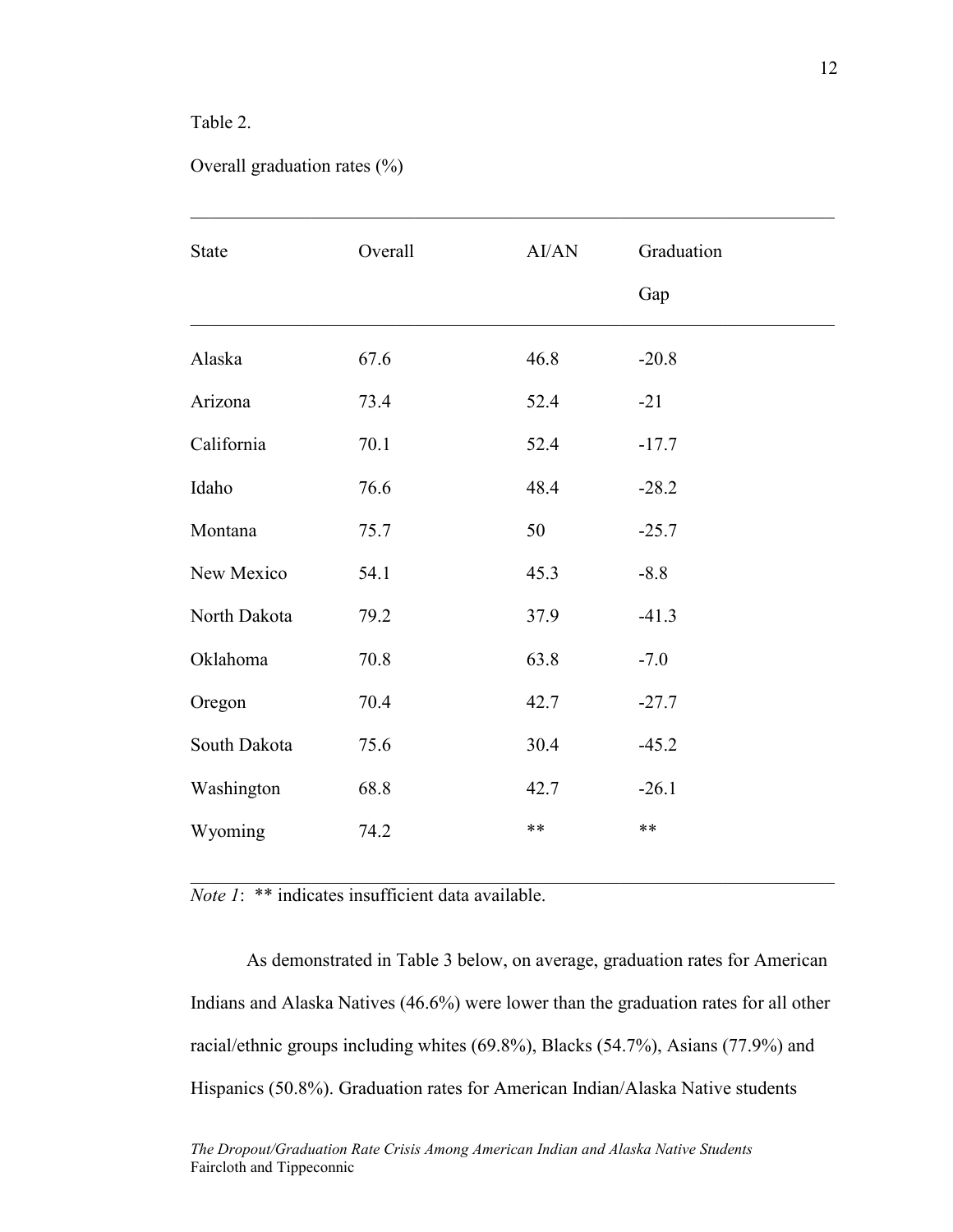ranged from 63.8% in Oklahoma to 30.4% in South Dakota. Graduation rates for white students ranged from 81.8% in North Dakota to 64.2% in New Mexico; the graduation rate for Blacks ranged from 71.6% in Arizona to 39.4% in South Dakota; Asians ranged from 88.9% in Arizona to 67.8% in Alaska; and Hispanics ranged from 65% in Arizona to 20.4% in South Dakota.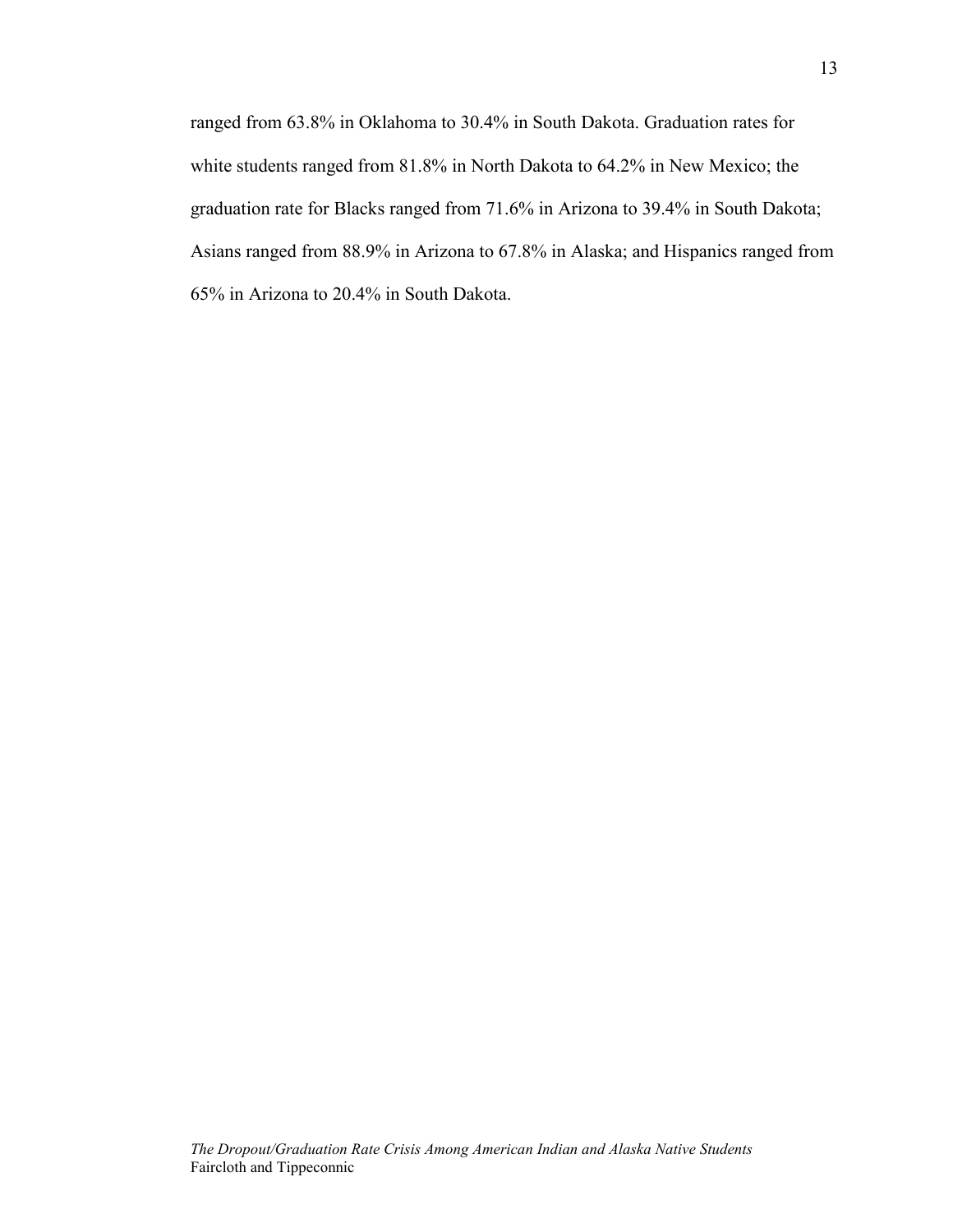# Table 3.

| <b>State</b> | AI/AN | White | <b>Black</b> | Asian | Hispanic |
|--------------|-------|-------|--------------|-------|----------|
| Alaska       | 46.8  | 74.4  | 59.0         | 67.8  | 24.4     |
| Arizona      | 52.4  | 78.7  | 71.6         | 88.9  | 65.0     |
| California   | 52.4  | 78.2  | 57.0         | 84.0  | 59.5     |
| Idaho        | 48.4  | 79.2  | $***$        | $***$ | 56.2     |
| Montana      | 50.0  | 79.3  | 59.2         | $***$ | 57.7     |
| New Mexico   | 45.3  | 64.2  | 52.1         | 72.6  | 49.4     |
| North Dakota | 37.9  | 81.8  | $***$        | $**$  | $**$     |
| Oklahoma     | 63.8  | 72.3  | 58.5         | $***$ | 54.0     |
| Oregon       | 42.7  | 74.0  | 44.0         | 78.3  | 60.7     |
| South Dakota | 30.4  | 81.7  | 39.4         | $***$ | 20.4     |
| Washington   | 42.7  | 72.3  | 51.8         | 75.5  | 56.9     |
| Wyoming      | **    | 75.6  | $***$        | $***$ | 54.6     |
|              |       |       |              |       |          |
| Average      | 46.6  | 69.8  | 54.7         | 77.9  | 50.8     |

 $\mathcal{L}_\mathcal{L} = \mathcal{L}_\mathcal{L} = \mathcal{L}_\mathcal{L} = \mathcal{L}_\mathcal{L} = \mathcal{L}_\mathcal{L} = \mathcal{L}_\mathcal{L} = \mathcal{L}_\mathcal{L} = \mathcal{L}_\mathcal{L} = \mathcal{L}_\mathcal{L} = \mathcal{L}_\mathcal{L} = \mathcal{L}_\mathcal{L} = \mathcal{L}_\mathcal{L} = \mathcal{L}_\mathcal{L} = \mathcal{L}_\mathcal{L} = \mathcal{L}_\mathcal{L} = \mathcal{L}_\mathcal{L} = \mathcal{L}_\mathcal{L}$ 

# Graduation rates by race/ethnicity (%)

*Note 1*: \*\* indicates insufficient data available.

*Note 2*: States with insufficient data were excluded from calculation of overall averages by race/ethnicity.

As demonstrated in Table 4 below, overall graduation rates for male students ranged from 76.3% to 49.1%, with an average of 68%. Graduation rates among

 $\mathcal{L}_\text{max} = \frac{1}{2} \sum_{i=1}^n \mathcal{L}_\text{max}(\mathbf{z}_i - \mathbf{z}_i)$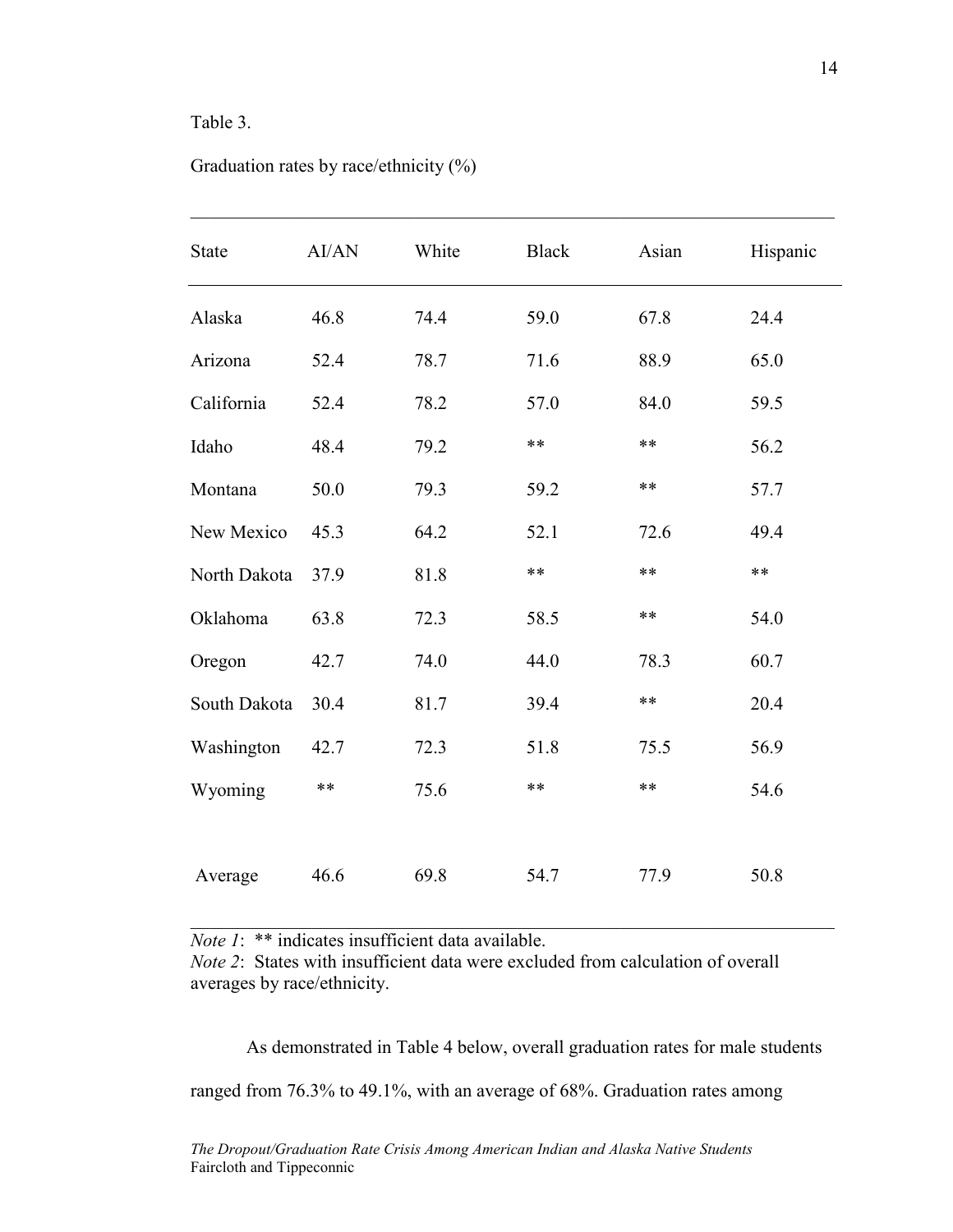American Indian/Alaska Native males ranged from 61% to 28.2%. The highest overall graduation rate for males was found in North Dakota where 76.3% of all males graduated compared to 36.8% of American Indian/Alaska Native male students (demonstrating a high degree of disparity between the two student groups). The lowest overall graduation rate for males was found in New Mexico where 49.1% of all male students graduated compared to 39.2% of American Indian/Alaska Native male students (demonstrating a moderate degree of disparity between the two groups). The highest graduation rate for American Indian/Alaska Native males was found in Oklahoma where 61% of American Indian/Alaska Native males graduated compared to 70% of all males (demonstrating a moderate degree of disparity between the two groups). The lowest graduation rate for American Indian/Alaska Native males was found in South Dakota where 28.2% of American Indian/Alaska Native males graduated compared to 71.4% of all male students (demonstrating a high degree of disparity between the two student groups).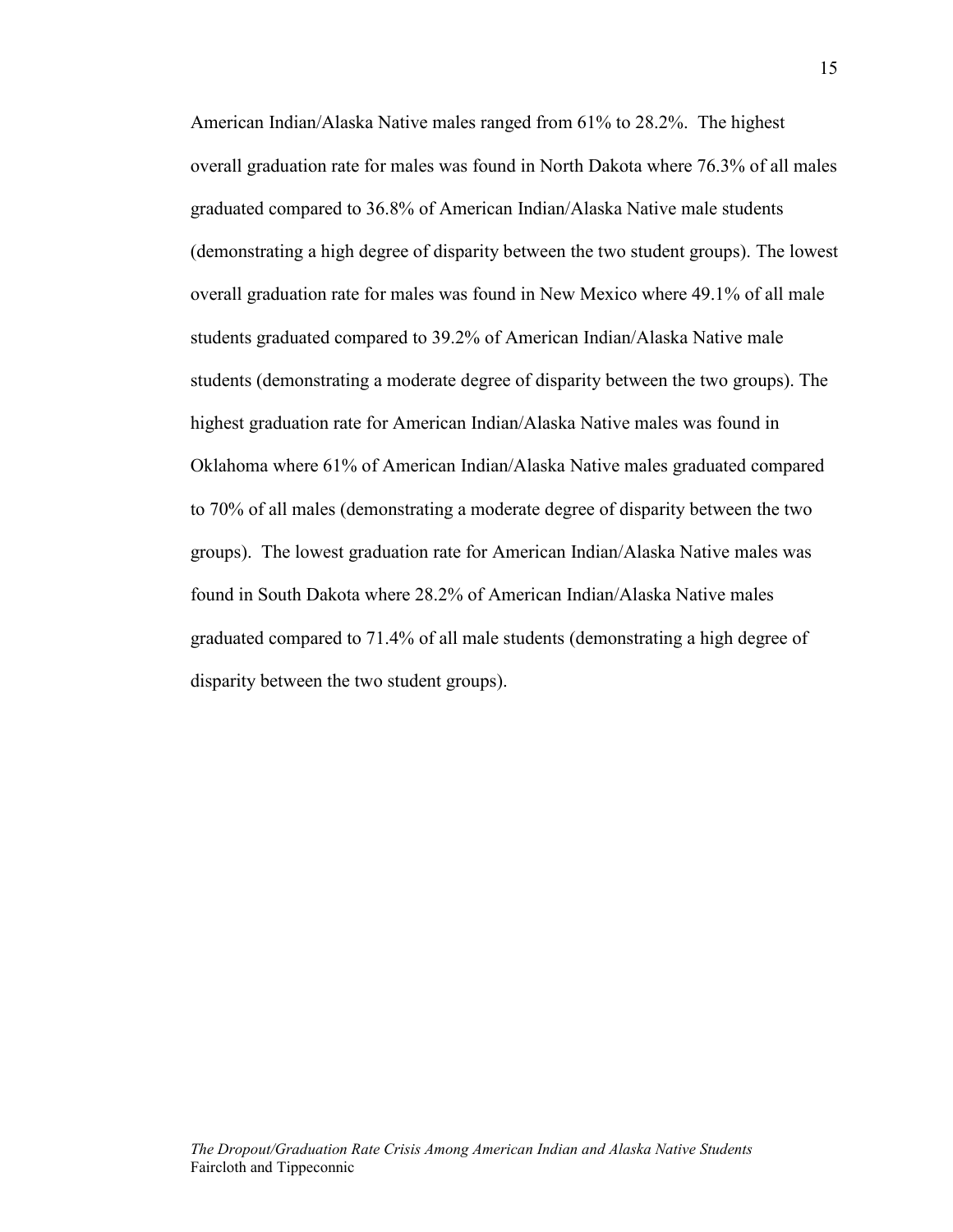### Table 4.

|  | Graduation rates among males $(\%)$ |  |  |  |  |
|--|-------------------------------------|--|--|--|--|
|--|-------------------------------------|--|--|--|--|

| <b>State</b> | Overall | AI/AN | Graduation |
|--------------|---------|-------|------------|
|              | Male    | Male  | Gap        |
| Alaska       | 61.8    | 42.0  | $-19.8$    |
| Arizona      | 69.8    | 47.2  | $-22.6$    |
| California   | 65.7    | 45.0  | $-20.7$    |
| Idaho        | 74.4    | 44.9  | $-29.5$    |
| Montana      | 73.2    | 46.0  | $-27.2$    |
| New Mexico   | 49.1    | 39.2  | $-9.9$     |
| North Dakota | 76.3    | 36.8  | $-39.5$    |
| Oklahoma     | 70.0    | 61.0  | $-11.0$    |
| Oregon       | 69.8    | 34.2  | $-35.6$    |
| South Dakota | 71.4    | 28.2  | $-43.2$    |
| Washington   | 64.8    | 35.7  | $-29.1$    |
| Wyoming      | 69.4    | $***$ | $***$      |

 $\mathcal{L}_\mathcal{L} = \mathcal{L}_\mathcal{L} = \mathcal{L}_\mathcal{L} = \mathcal{L}_\mathcal{L} = \mathcal{L}_\mathcal{L} = \mathcal{L}_\mathcal{L} = \mathcal{L}_\mathcal{L} = \mathcal{L}_\mathcal{L} = \mathcal{L}_\mathcal{L} = \mathcal{L}_\mathcal{L} = \mathcal{L}_\mathcal{L} = \mathcal{L}_\mathcal{L} = \mathcal{L}_\mathcal{L} = \mathcal{L}_\mathcal{L} = \mathcal{L}_\mathcal{L} = \mathcal{L}_\mathcal{L} = \mathcal{L}_\mathcal{L}$ 

*Note*: \*\* indicates insufficient data available.

As demonstrated in Table 5 below, overall graduation rates for female students ranged from 80.2% to 59.8%. Graduation rates for American Indian/Alaska Native female students ranged from 61.3% to 31%. The highest overall graduation rate was found in North Dakota where 80.2% of female students graduated. Insufficient data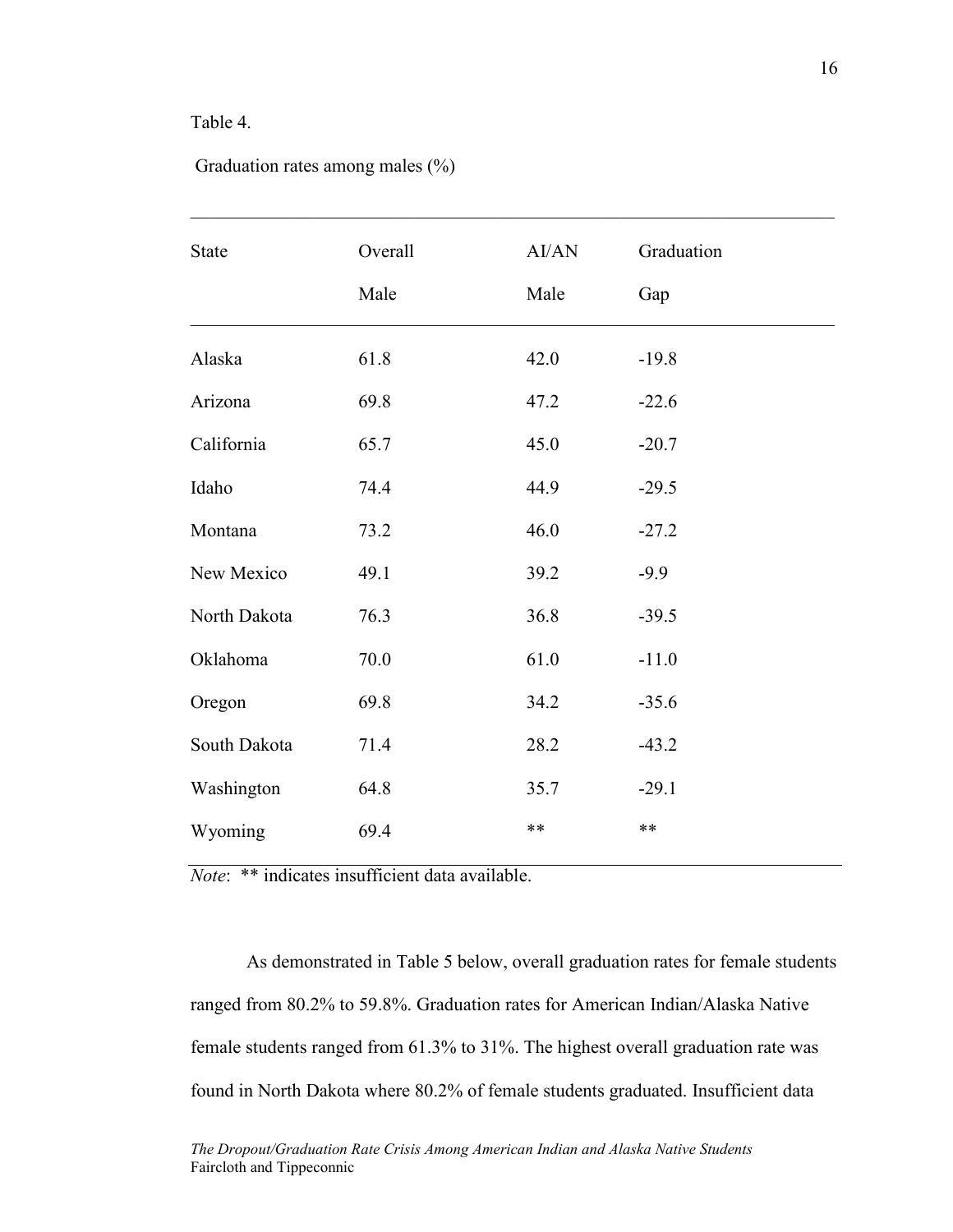was provided by the state of North Dakota to allow comparison of graduation rates between female American Indian/Alaska Native and non-American Indian/Alaska Native students. The lowest overall graduation rate was found in New Mexico where 59.8% of all female students graduated compared to 50.1% of American Indian/Alaska Native female students (demonstrating a moderate degree of disparity between the two student groups). The highest percentage of American Indian/Alaska Native female students graduated in Oklahoma where 61.3% of American Indian/Alaska Native female students graduated compared to 73.3% of all female students (demonstrating a high degree of parity between the two student populations). The lowest number of American Indian/Alaska Native female students graduated in South Dakota where 31% of American Indian/Alaska Native students graduated compared to 77.2% of all female students (demonstrating a high degree of disparity between the two student populations).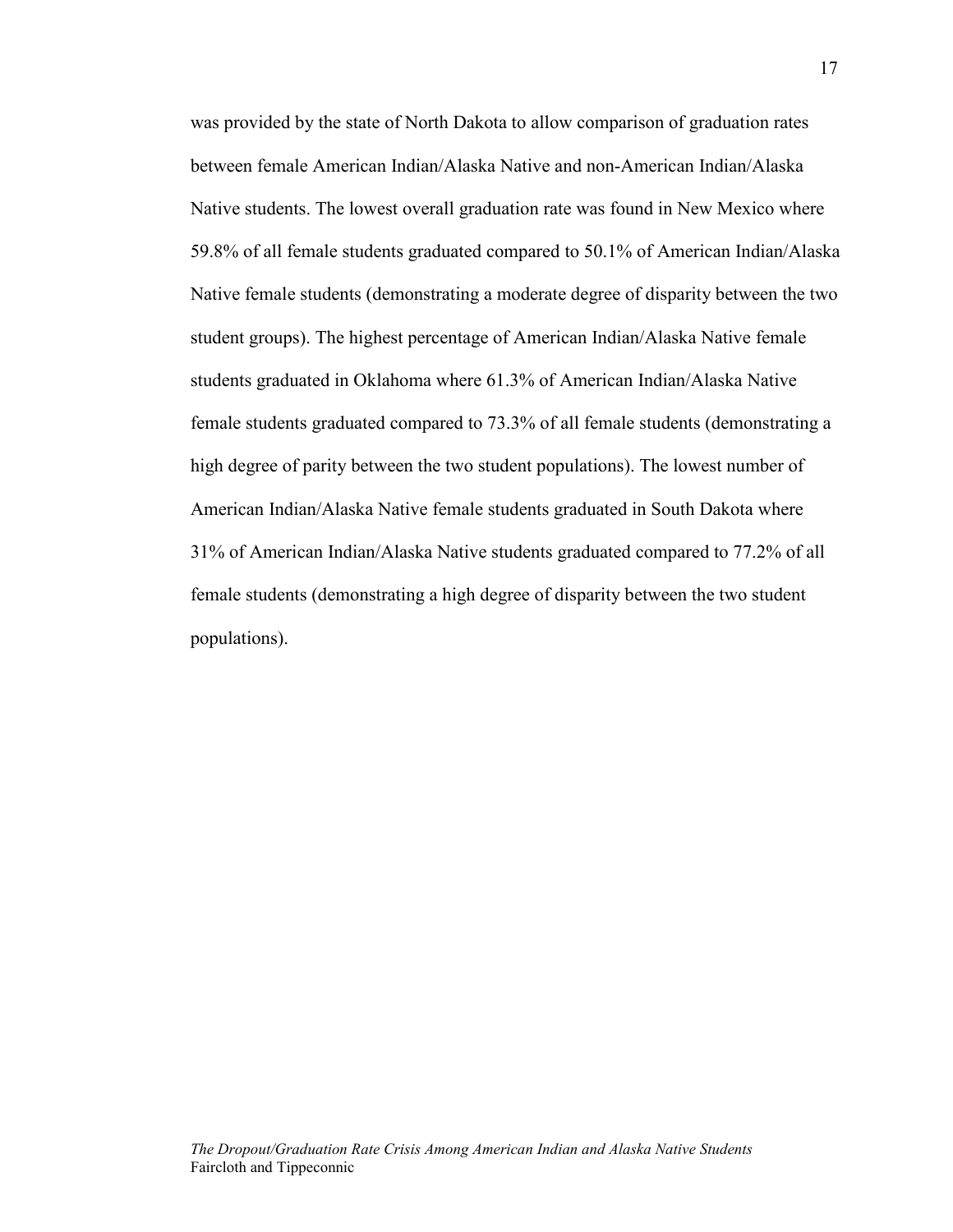# Table 5.

# Graduation rates among females (%)

| <b>State</b> | Overall<br>Female | AI/AN<br>Female | Graduation<br>Gap |
|--------------|-------------------|-----------------|-------------------|
| Alaska       | 71.7              | 50.5            | $-21.2$           |
| Oklahoma     | 73.3              | 61.3            | $-12.0$           |
| Montana      | 78.2              | 44.9            | $-33.3$           |
| New Mexico   | 59.8              | 50.1            | $-9.7$            |
| South Dakota | 77.2              | 31.0            | $-46.2$           |
| North Dakota | 80.2              | $***$           | $***$             |
| Arizona      | 77.5              | 57.7            | $-19.8$           |
| Wyoming      | 75.3              | 46.4            | $-28.9$           |
| Washington   | 74.6              | $***$           | $***$             |
| Oregon       | 76.8              | 45.6            | $-31.2$           |
| Idaho        | 78.1              | 58.1            | $-20.0$           |
| California   | 74.1              | 55.9            | $-18.2$           |

*Note*: \*\* indicates insufficient data available.

### *Summary.*

The graduation gap between Native and non-Native students within the twelve states analyzed in this study ranged from a high of 45.2 percentage points in the state

 $\mathcal{L}_\text{max} = \frac{1}{2} \sum_{i=1}^n \mathcal{L}_\text{max}(\mathbf{z}_i - \mathbf{z}_i)$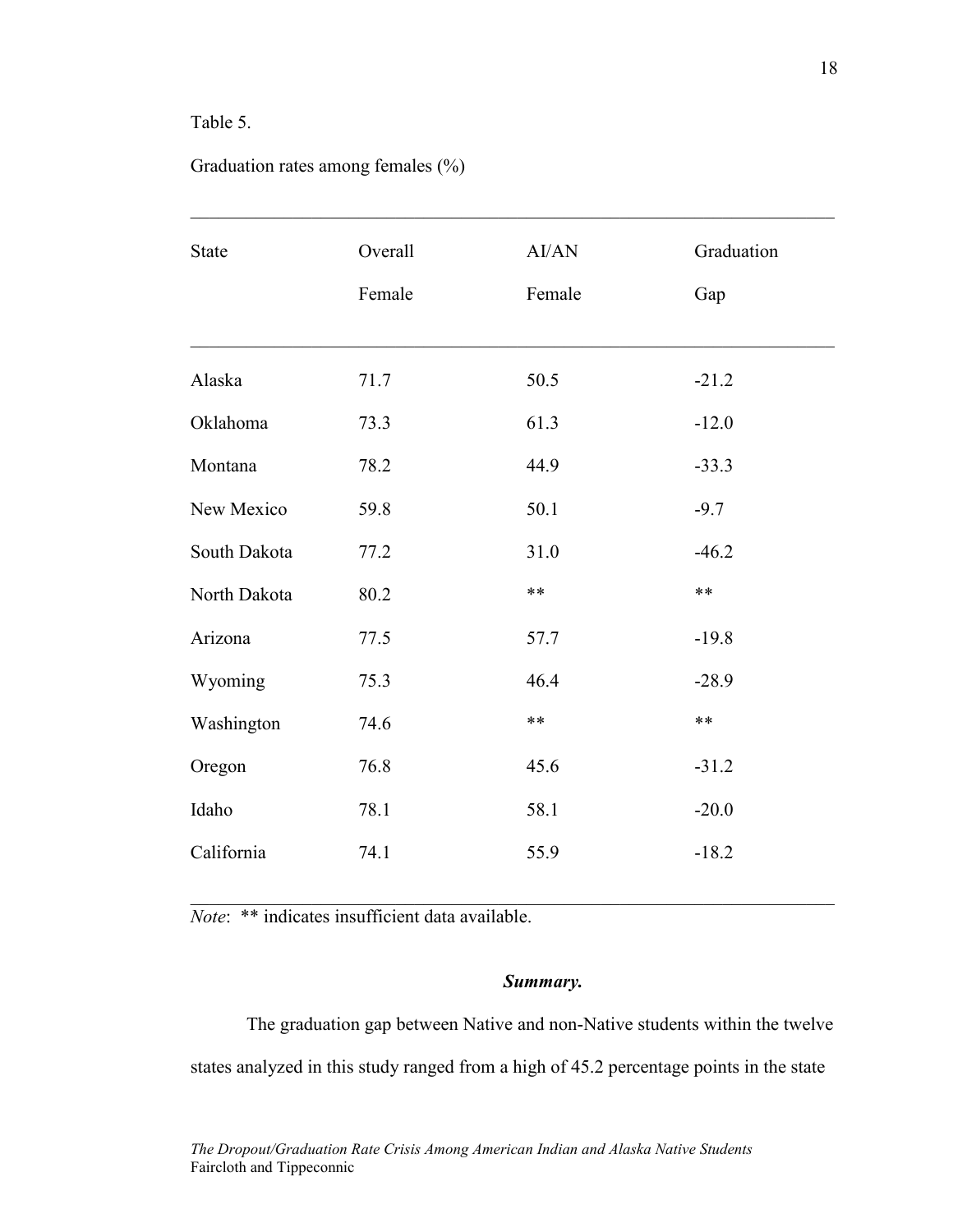of South Dakota to a low of 7 percentage points in the state of Oklahoma (see Table 2). These data represent *"...the tragic failure of public schools and local communities to provide many American Indian [and Alaska Native] students with a quality education that creates the greatest potential for economic security, healthy families and viable communities"* (Montana Office of Public Instruction, 2002, p. 3).

#### *Newest Data Shows No Progress.*

The most recent state and national dropout statistics, released by *Education Week* in June 2009, show that the graduation and dropout crisis continue to intensify. As demonstrated in Table 6 below, the graduation rate for American Indians and Alaska Natives in the class of  $2006<sup>11</sup>$  was 44.1%, far below the national average of 69% for all students. Though the national graduation rate for all students remained relatively stable, most of the states studied in this report actually experienced declines. For example, in 2006, Oklahoma and Idaho were the only states with American Indian and Alaska Native graduation rates above the 50% mark. North and South Dakota remained below 40%. They were joined by Oregon and Washington State, which dropped below 40% *(Education Week, 2009).* Although insufficient data were available to compare the 2006 graduation rate in Wyoming with that of 2005, it is important to note that the 2006 rate fell below the 40% mark.

 $11$  This figure represents the graduation rate for the twelve states included in this study. Overall, in 2006, the national graduation rate for American Indian and Alaska Native students was 50%.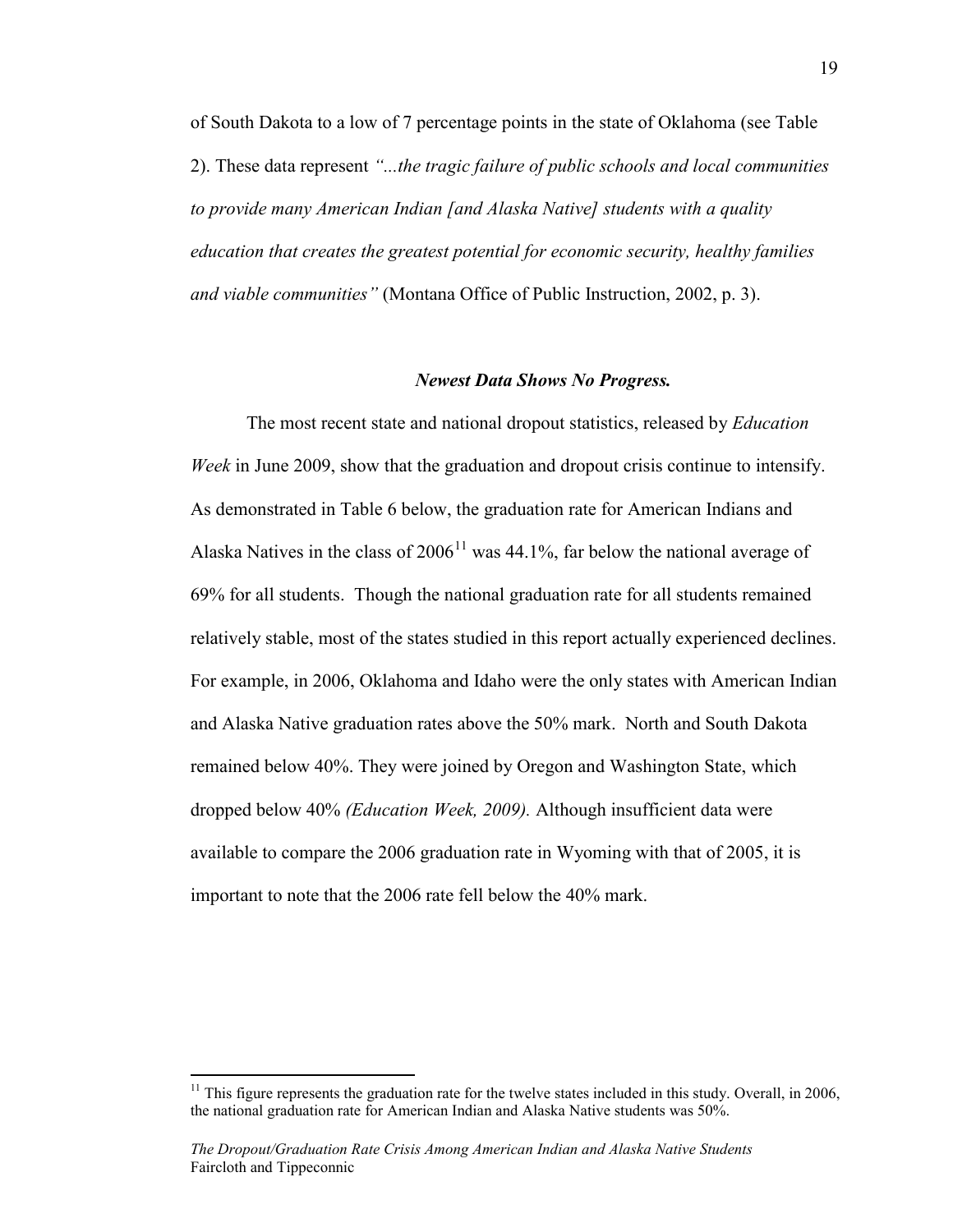# Table 6.

| State        | 2006 | 2005  | Change |  |
|--------------|------|-------|--------|--|
|              |      |       |        |  |
| Alaska       | 45.2 | 46.8  | $-1.6$ |  |
| Arizona      | 45.6 | 52.4  | $-6.8$ |  |
| California   | 49.6 | 52.4  | $-2.8$ |  |
| Idaho        | 50.9 | 48.4  | $+2.5$ |  |
| Montana      | 48.3 | 50.0  | $-1.7$ |  |
| New Mexico   | 49.5 | 45.3  | $+4.2$ |  |
| North Dakota | 39.9 | 37.9  | $+2.0$ |  |
| Oklahoma     | 64.1 | 63.8  | $+0.3$ |  |
| Oregon       | 39.1 | 42.7  | $-3.6$ |  |
| South Dakota | 33.5 | 30.4  | $+3.1$ |  |
| Washington   | 37.9 | 42.7  | $-4.8$ |  |
| Wyoming      | 25.8 | $***$ | $***$  |  |

 $\mathcal{L}_\mathcal{L} = \mathcal{L}_\mathcal{L} = \mathcal{L}_\mathcal{L} = \mathcal{L}_\mathcal{L} = \mathcal{L}_\mathcal{L} = \mathcal{L}_\mathcal{L} = \mathcal{L}_\mathcal{L} = \mathcal{L}_\mathcal{L} = \mathcal{L}_\mathcal{L} = \mathcal{L}_\mathcal{L} = \mathcal{L}_\mathcal{L} = \mathcal{L}_\mathcal{L} = \mathcal{L}_\mathcal{L} = \mathcal{L}_\mathcal{L} = \mathcal{L}_\mathcal{L} = \mathcal{L}_\mathcal{L} = \mathcal{L}_\mathcal{L}$ 

American Indian/Alaska Native graduation rates by State, 2005-2006  $(\%)^{12}$ 

*Note*: \*\* indicates insufficient data available.

 <sup>12</sup> Source: *Education Week* (2009).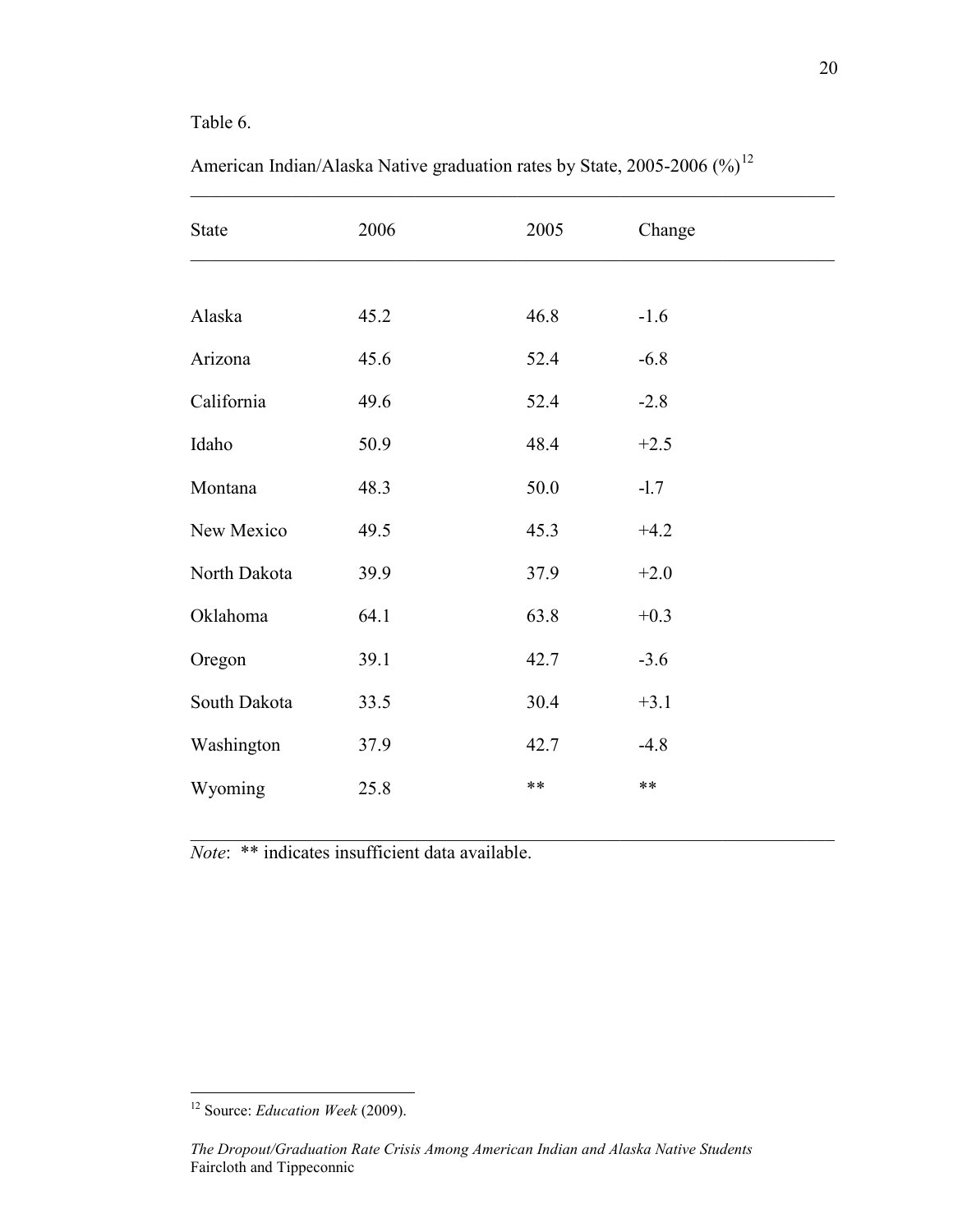#### *Why This Crisis Must be Addressed*

According to the 2000 Census, there are approximately 4.2 million American Indians and Alaska Natives in the United States when counted alone or in combination with other races (Ogunwole, 2002). By 2007, the Census Bureau estimated that this number had increased to 4.5 million (U.S. Census Bureau News, 2007). Much of this growth is due to an increasing number of children and youth. One third of all American Indians and Alaska Natives are under the age of eighteen, compared to 26% of the total U.S. population, with a median age of twenty-nine compared to thirty-five for the total population.

The relatively young age of this population increases the importance of securing more positive educational outcomes. Children and youth hold the key to the social, economic, and cultural survival of the American Indian and Alaska Native population in the United States. Failure to ensure that Native youth graduate from high school places the entire population at risk.

For American Indian and Alaska Native adults, the effects of low graduation and high dropout rates are readily evident. For example, American Indian and Alaska Native people are less likely to join the workforce (i.e. employed or actively looking for work) than the national average. Only 67% of American Indian and Alaska Native males age sixteen and over are part of the labor force compared to 71% of all males (Ogunwole, 2006). Further, American Indians and Alaska Natives tend to be employed in more service-oriented jobs than professional/managerial level jobs. These are jobs much more likely to lack benefits and to pay less than enough to support a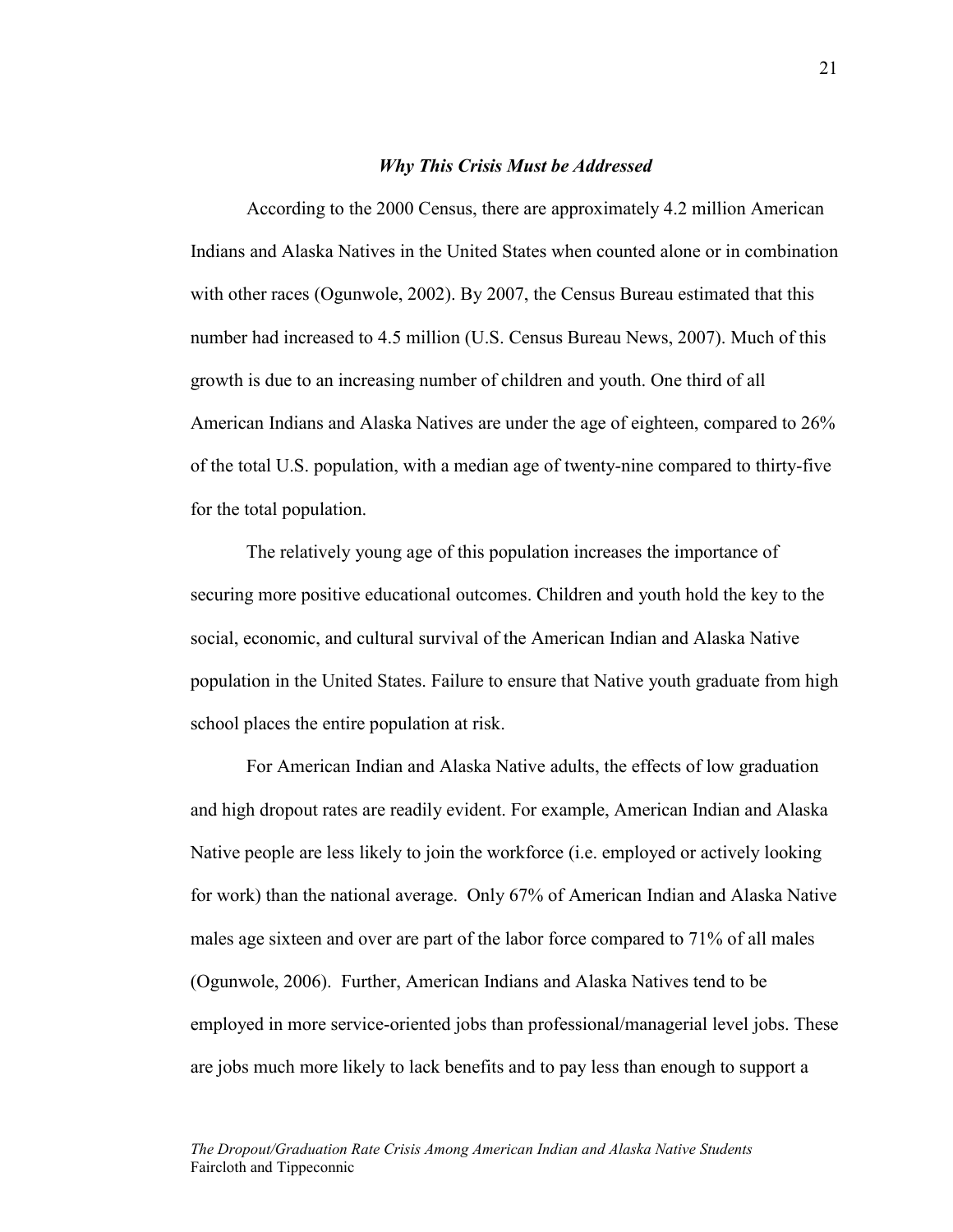family. This results in large gaps in income and homeownership<sup>13</sup>, which are strongly related to educational attainment levels. For example, the median income for American Indians and Alaska Natives is well below the national average. In 2000, the median income for Native men was \$28,900 compared to \$37,100 for all men. The median income for Native women was even lower at \$22,800 compared to \$27,200 for all women. Inability to earn competitive wages results in American Indians and Alaska Natives living in poverty at more than twice the rate of their non-Native peers  $-26\%$ of American Indians and Alaska Natives compared to 12% of non-Natives.

Without a high school degree, the economic outlook for young Native peoples is at best, bleak. Today, jobseekers enter a market where the average wage for individuals without a high school degree is far lower than it was forty years ago. High paying industrial unionized jobs with limited formal educational qualifications are gone, and the risk of joblessness, family instability and involvement with the criminal justice system are much higher for those who drop out of school. What is particularly ironic about this is that American Indians and Alaska Natives are the only racial/ethnic group indigenous to the United States; yet, they have continually faced serious political, economic and social issues including racial prejudice and discrimination, paternalism, loss of treaty rights, isolation on economically depressed lands, health disparities, lack of political power, and loss of Native languages since the colonial period.

In spite of the federal government's trust responsibility for federally recognized tribes, few policies have been enacted to specifically address the low

 $13$  Fifty six percent of American Indians and Alaska Natives own their own homes, compared to 66% of non-Natives (Ogunwole, 2006).

*The Dropout/Graduation Rate Crisis Among American Indian and Alaska Native Students* Faircloth and Tippeconnic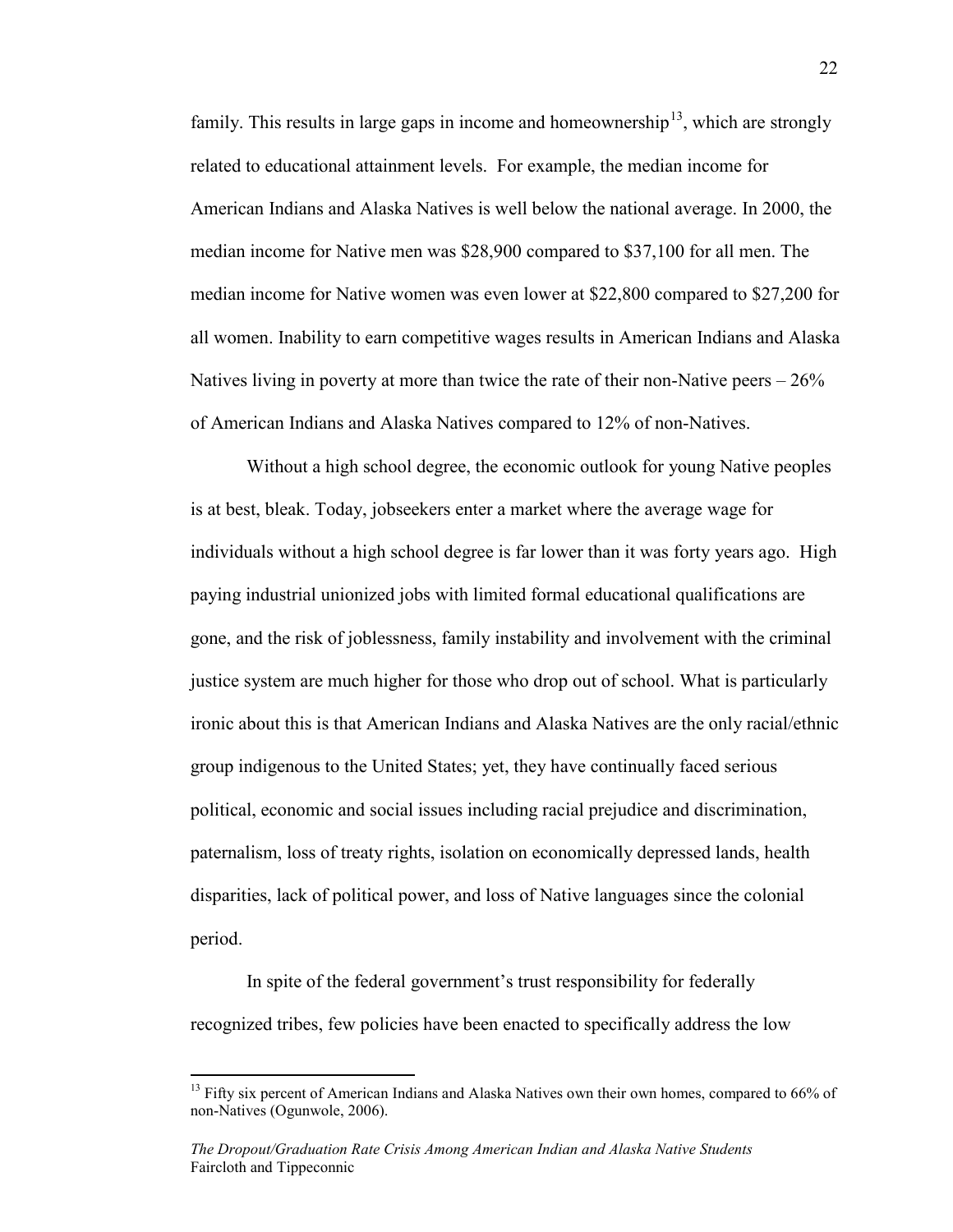educational attainment levels of Native peoples. This is due in large part to the geographical and epistemological distance between much of Indian country and the nation's capital, where most policies are made with limited input from tribes.

Table 7 below lists the twelve states included in this study, according to their population of American Indians and Alaska Natives. Overall, 48% of the American Indian and Alaska Native population resides in the West (Freeman  $\&$  Fox, 2005), 7% in the Northeast, 16% in the Midwest, and 29% in the South. The largest population of American Indians and Alaska Natives (approximately 333,000) is located in California, while the highest percentage of American Indians and Alaska Natives is located in Alaska (Trujillo & Alston, 2005). Approximately one-third of Native peoples live on reservations, federal trust lands, Alaska Native villages, and other lands designated by the federal government as American Indian/Alaska Native statistical areas. Many of these communities are far from major population centers making it difficult to access resources typically found in more populated urban and suburban areas.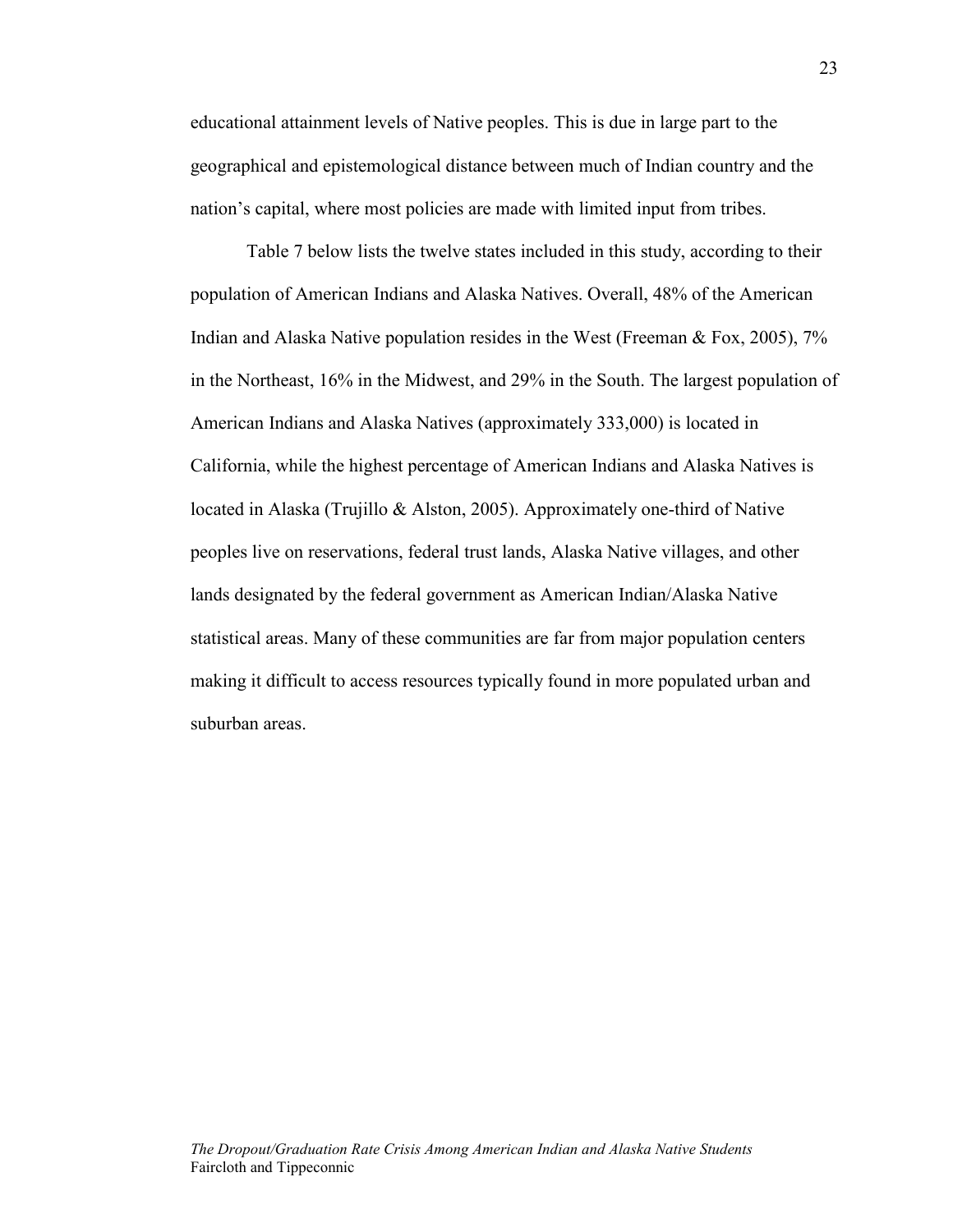# Table 7.

| <b>State</b> | Population | Percentage of<br>State Population <sup>15</sup> |  |
|--------------|------------|-------------------------------------------------|--|
| California   | 333,346    | $1.0\,$                                         |  |
| Oklahoma     | 273,230    | 7.9                                             |  |
| Arizona      | 255,879    | 5.0                                             |  |
| New Mexico   | 173,483    | 9.5                                             |  |
| Alaska       | 98,043     | 15.6                                            |  |
| Washington   | 93,301     | 1.6                                             |  |
| South Dakota | 62,283     | 8.3                                             |  |
| Montana      | 56,068     | 6.2                                             |  |
| Oregon       | 45,211     | 1.3                                             |  |
| North Dakota | 31,329     | 4.9                                             |  |
| Idaho        | 17,645     | 1.4                                             |  |
| Wyoming      | 11,133     | 2.3                                             |  |

American Indian/Alaska Native population by state $14$ 

Unfortunately, access to educational and other services is not necessarily better for American Indians and Alaska Natives who live in more urbanized areas. As

 $\mathcal{L}_\text{max} = \frac{1}{2} \sum_{i=1}^n \mathcal{L}_\text{max}(\mathbf{z}_i - \mathbf{z}_i)$ 

<sup>&</sup>lt;sup>14</sup> Source: American Indian Policy Center (n.d.).<sup>15</sup> Source: Ogunwole (2002).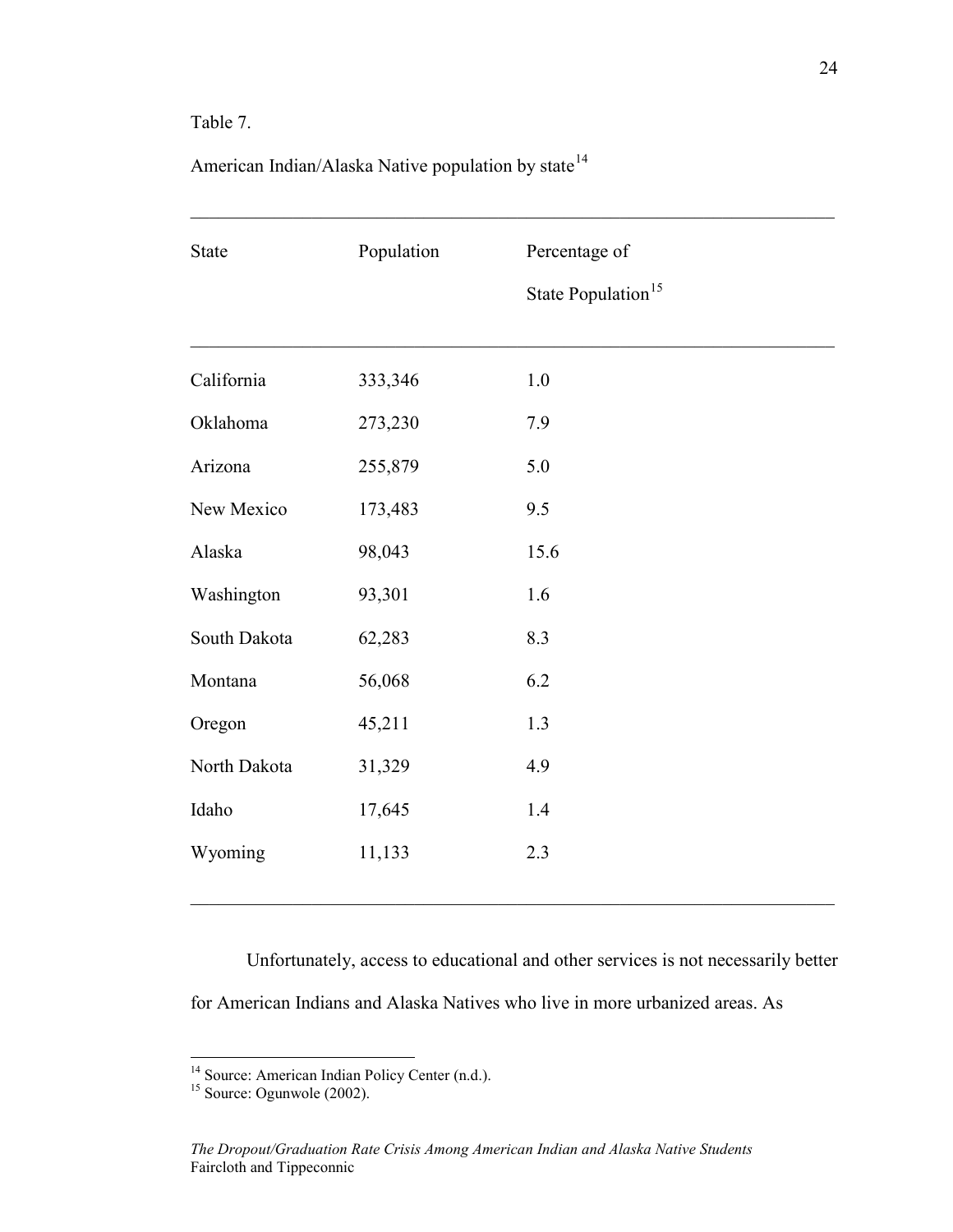demonstrated in Table 8 below, the large off-reservation Native population is often too small a proportion of the cities where they reside to garner the attention students and their families need. For example, in 2000, the two largest concentrations of American Indians and Alaska Natives in the states we studied were located in the metropolitan Los Angeles and Phoenix areas. The 57,000 American Indian and Alaska Native residents of Los Angeles equal the population of a small city, yet they make up less than two percent of the population of Los Angeles and they do not live in concentrated areas. This lack of a critical mass often results in urbanized Native peoples being treated as the "invisible minority" (Carr, 1996).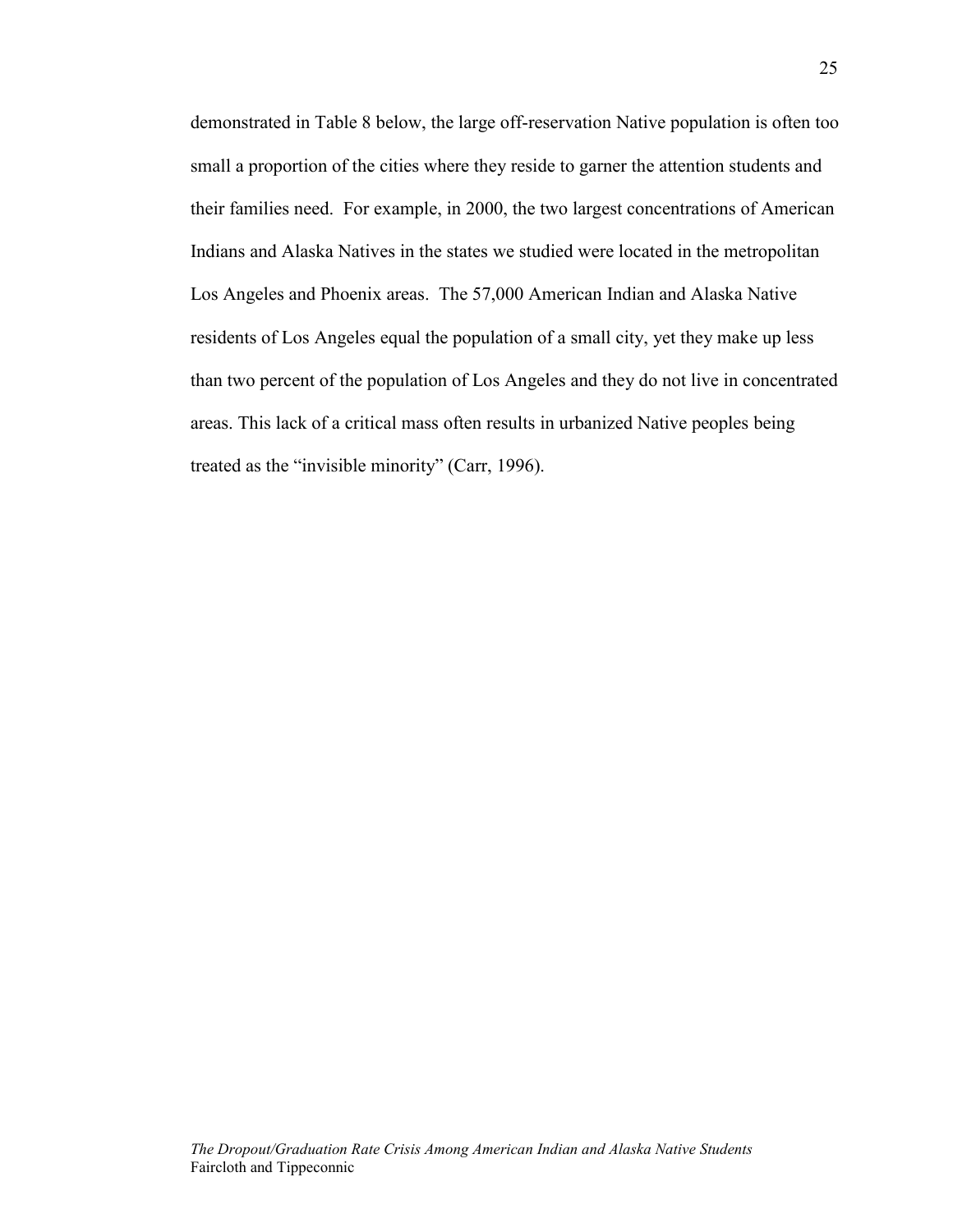# Table  $8.^{16}$

American Indian/Alaska Native population by county (2000 Census)

 $\mathcal{L}_\mathcal{L} = \mathcal{L}_\mathcal{L} = \mathcal{L}_\mathcal{L} = \mathcal{L}_\mathcal{L} = \mathcal{L}_\mathcal{L} = \mathcal{L}_\mathcal{L} = \mathcal{L}_\mathcal{L} = \mathcal{L}_\mathcal{L} = \mathcal{L}_\mathcal{L} = \mathcal{L}_\mathcal{L} = \mathcal{L}_\mathcal{L} = \mathcal{L}_\mathcal{L} = \mathcal{L}_\mathcal{L} = \mathcal{L}_\mathcal{L} = \mathcal{L}_\mathcal{L} = \mathcal{L}_\mathcal{L} = \mathcal{L}_\mathcal{L}$ 

| County                               | Population |
|--------------------------------------|------------|
|                                      |            |
| Los Angeles County, CA <sup>17</sup> | 56,703     |
| Maricopa County, AZ                  | 56,429     |
| McKinley, NM                         | 48,861     |
| Oklahoma County, OK                  | 25,298     |
| King County, WA                      | 20,191     |
| Anchorage Borough, AK                | 18,238     |
| Shannon County, SD                   | 11,797     |
| Rolette County, ND                   | 10,066     |
| Multnomah County, OR                 | 7,581      |
| Glacier County, MT                   | 7,561      |
| Fremont County, WY                   | 7,008      |
| Bingham County, ID                   | 2,872      |
|                                      |            |

# *Why Students Drop Out: What Research Shows.*

The research on American Indians and Alaska Natives who drop out of school is limited in scope and somewhat dated, with the majority of these studies conducted

<sup>&</sup>lt;sup>16</sup> Source: Population Estimates Program, Population Division (1999).<br><sup>17</sup> Home to the largest urban Indian population in the United States.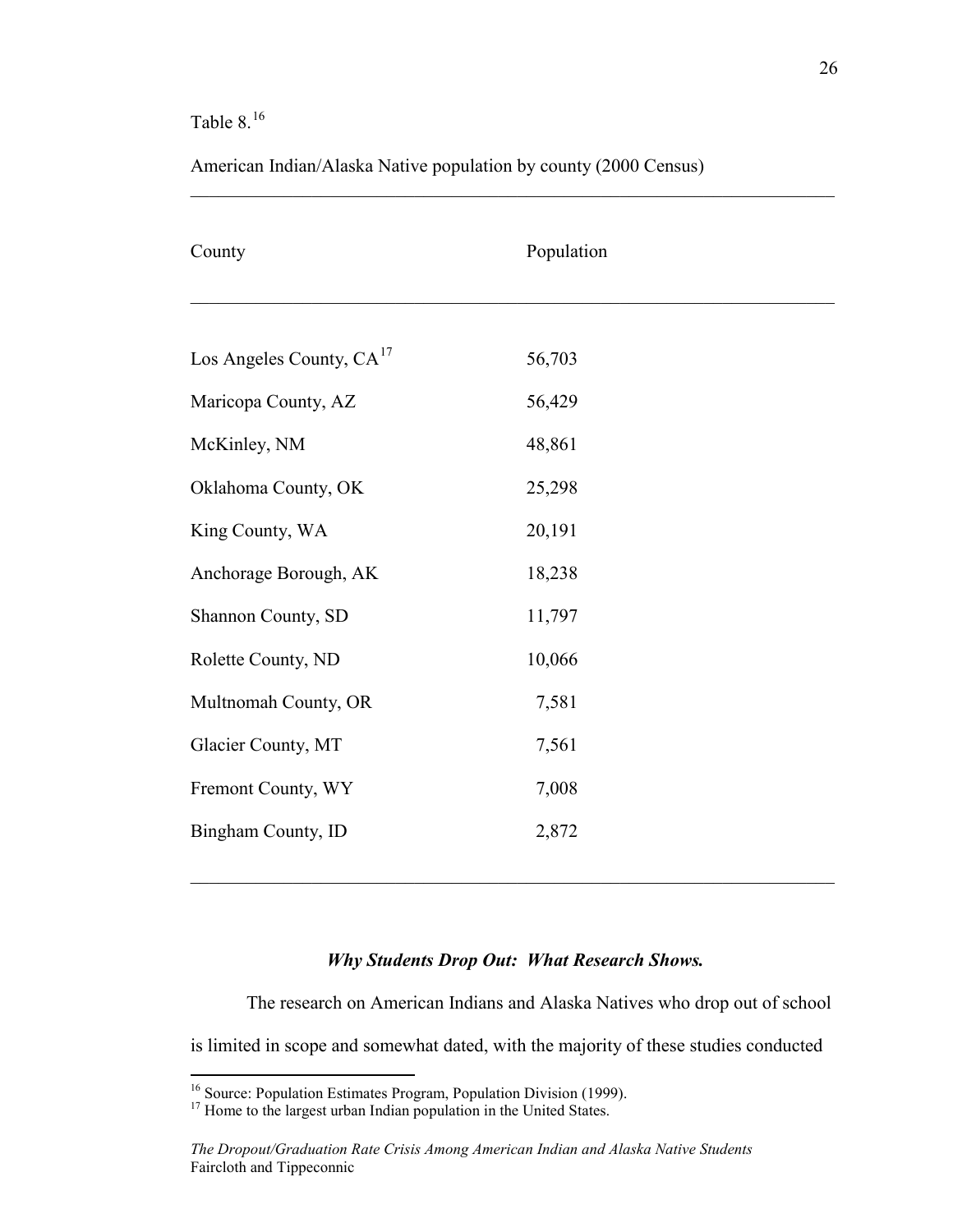in the 1980s and early 1990s. In 1991, Reyhner published a review of dropout studies involving Native students. In these studies, the dropout rates for Native students ranged from 29% to 36%. He concluded that Native students

…have a dropout rate twice the national average; the highest dropout rate of any United States ethnic or racial group. About three out of every ten Native students drop out of school before graduating from high school both on reservations and in cities (p. 1).

In response, Reyhner called for an increased understanding of why students drop out. He also argued for a shift away from deficit models that tend to place the blame for dropping out of schools on students and their families. Rather, he called for studies that assess the role of schools and teachers in working to push students out of school. As Reyhner and others (e.g., Rumberger, 2004; Brandt, 1992) have argued, the process of dropping out or being pushed out of school is a cumulative process often precipitated by academic and personal difficulties causing students to detach from school (e.g., Rumberger, 2004; Brandt, 1992).

A 2009 study by Mac Iver and Mac Inver attributed the dropout crisis to a lack of student engagement, with student engagement being driven by both institutional (e.g., school) and student level factors. These findings mirror those presented in the more dated research focused primarily on American Indian and Alaska Native students. In these studies, *school-level factors associated with dropping out* include large schools, a perceived lack of empathy among teachers, passive teaching methods, irrelevant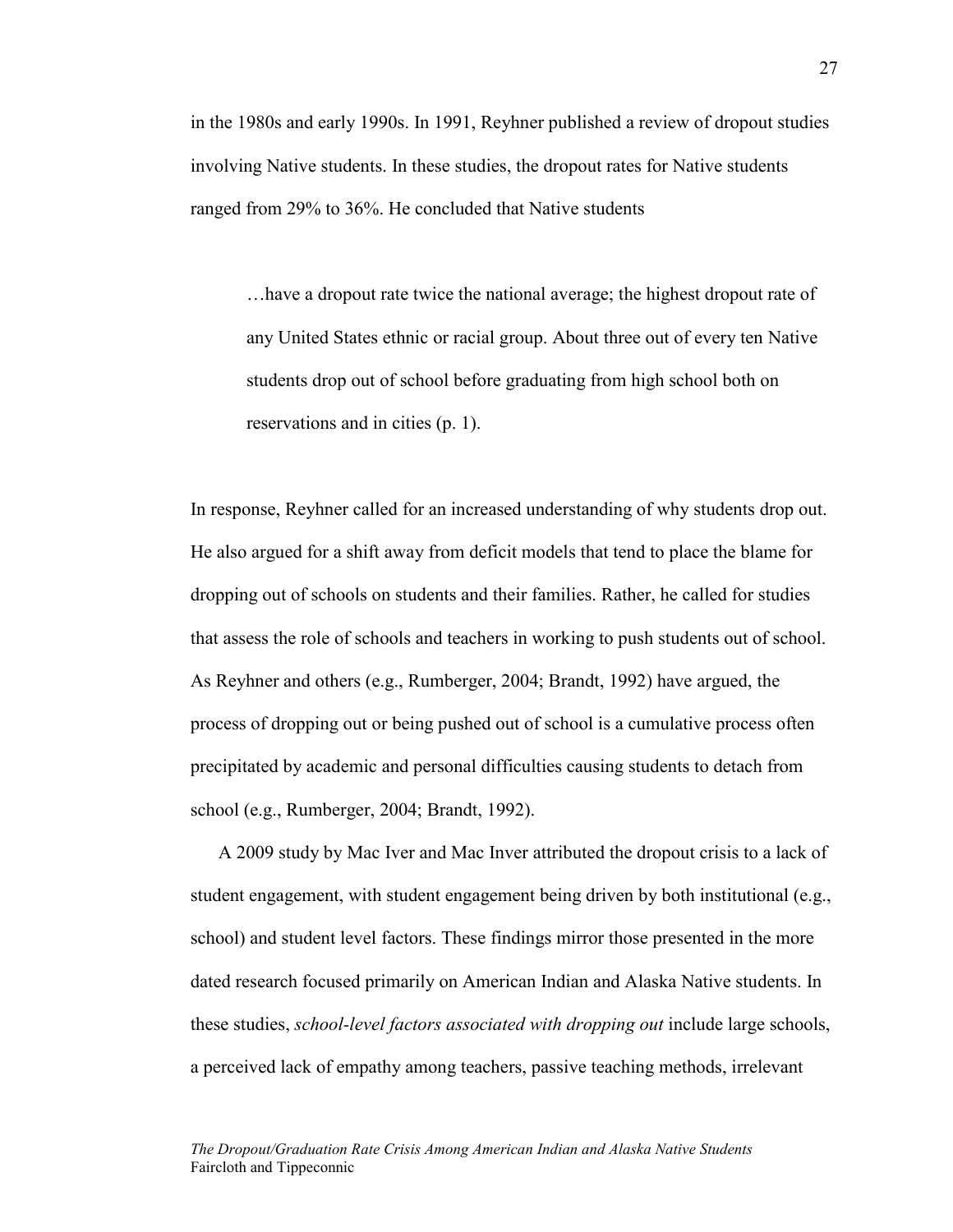curriculum, inappropriate testing, tracking, and lack of parent involvement (Reyhner, 1991).

*Student level factors, specific to American Indian and Alaska Native students* include: *feeling unwanted or "pushed out" of school* (Wax, 1967, cited in Swisher & Hoisch, 1992; Deyhle, 1989); *poor quality of student-teacher relationships* (Brandt, 1992; Colodarci, 1983, cited in Swisher & Hoisch, 1992); *lack of parental support, peer pressure* (Colodarci, 1983, cited in Swisher & Hoisch, 1992); *boredom, problems with other students, discipline problems* (Platero, et al, 1986, cited in Swisher & Hoisch, 1992; Milone, 1983, cited in Ledlow, 1992; Brandt, 1992); *difficulty with classes and with reading, responsibilities at home or on the job, distance from school, pregnancy* (Deyhle, 1989; Brandt, 1992); *poor attendance* (Platero, et al, 1986, cited in Swisher & Hoisch, 1992; Milone, 1983, cited in Ledlow, 1992; Brandt, 1992; Bowker, 1992); *lack of future plans or goals* (Chan & Osthimer, 1983; Bowker, 1992); *retention in grade* (Eberhard, 1989; Bowker, 1992: Brandt, 1992); *student mobility/transiency 19* (Swisher & Hoisch, 1992; Eberhard, 1989); *legal problems, substance and alcohol abuse, frustrations related to student being older than other students, lack of adequate transportation, medical reasons* (Brandt, 1992); and *language barriers* (Bowker, 1992; Brandt, 1992). Other factors include: *high rates of suspension and expulsion* (Swisher, Hoisch & Pavel, 1991; Freeman & Fox, 2005); *lack of interest in school; transferring from one school to another; pregnancy; inability to adjust to school environment; failure to reenroll; failure to complete*

<sup>&</sup>lt;sup>19</sup> In a study of Navajo students, Brandt (1992) found, "that over 50% of the students ... identified as 'dropouts' had in fact either transferred to another school[s] or had graduated" (p. 52). Brandt (1992)<sup>19</sup> coined the term "floating" to refer to students who transfer from one school to another until they find a school where they feel more "comfortable, tolerable and challeng[ed]..."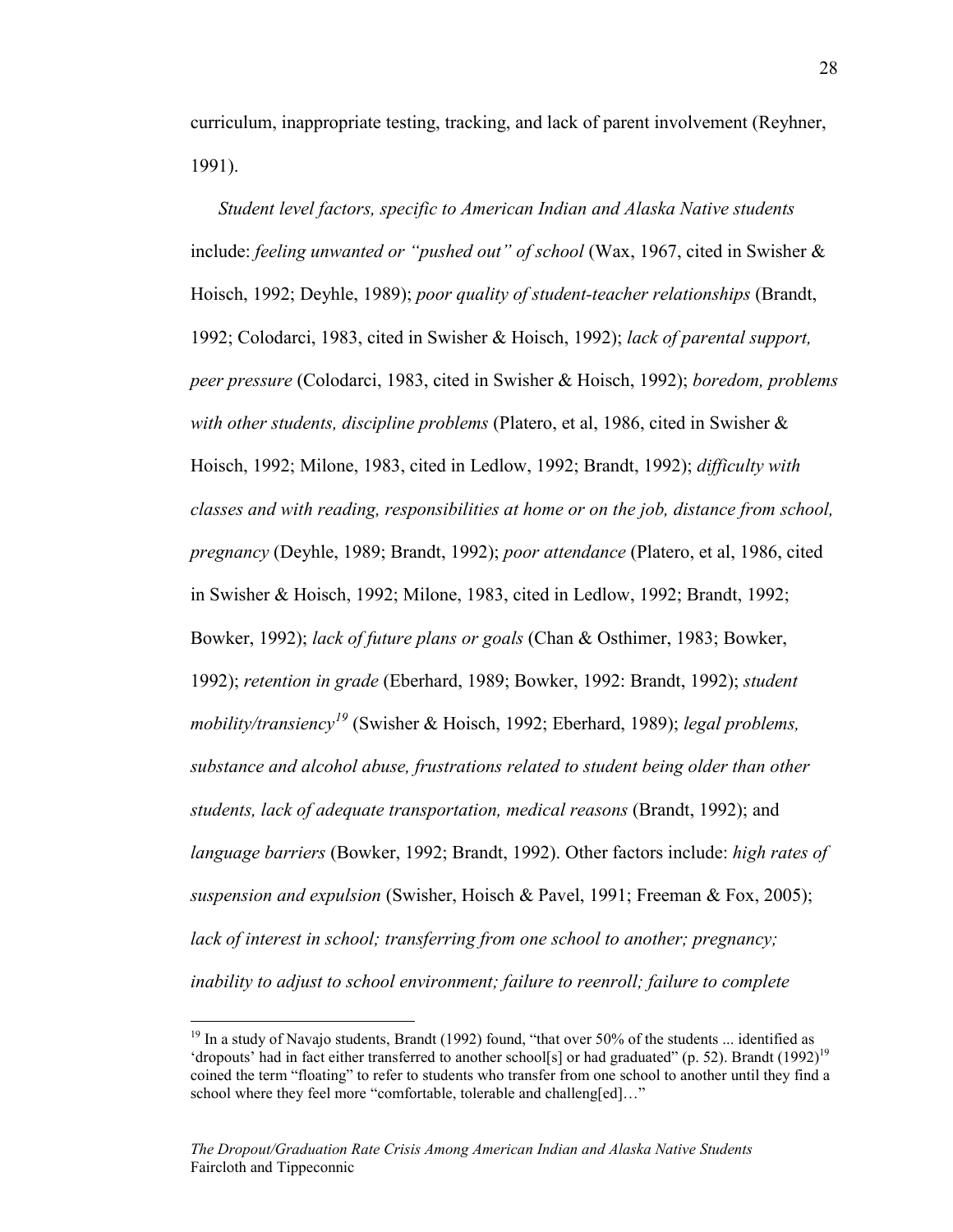*assignments; parental request; child care; suspension; employment; running away; marriage; illness* (Swisher, Hoisch, & Pavel, 1991); *low expectations; an older sibling who dropped out of school; spending more than three hours alone at home per day* (Bowker, 1992); and *poverty* (Reyhner, 2006).

# *Strategies to Decrease Dropout Rates and Improve Graduation Rates among American Indian and Alaska Native Students*

Brandt (1992) identified a number of factors associated with increased likelihood of persisting in school. These factors include early acquisition of the English language; parental encouragement; proficiency in students' Native language as well as in English; incorporating and honoring traditional values and beliefs; completion of vocational courses in grades eight or nine; and enrollment in small schools.

Based on a review of literature, coupled with our own personal and professional experiences in working with Native students and schools, we also urge educators and policymakers to:

- 1. Review and revise school policies and avoid implementation of policies that exclude, repress, demean, embarrass, harass or alienate Native students (Brandt, 1992).
- 2. Make schools physically, mentally and emotionally safe by working to end racism, sexual harassment and other forms of physical and emotional assault (Brandt, 1992; National Dropout Prevention Center/Network, n.d.<sup>20</sup>).

 $^{20}$  For additional information, see "Effective strategies for dropout prevention". Available on-line at: http://www.dropoutprevention.org/effstrat/default.htm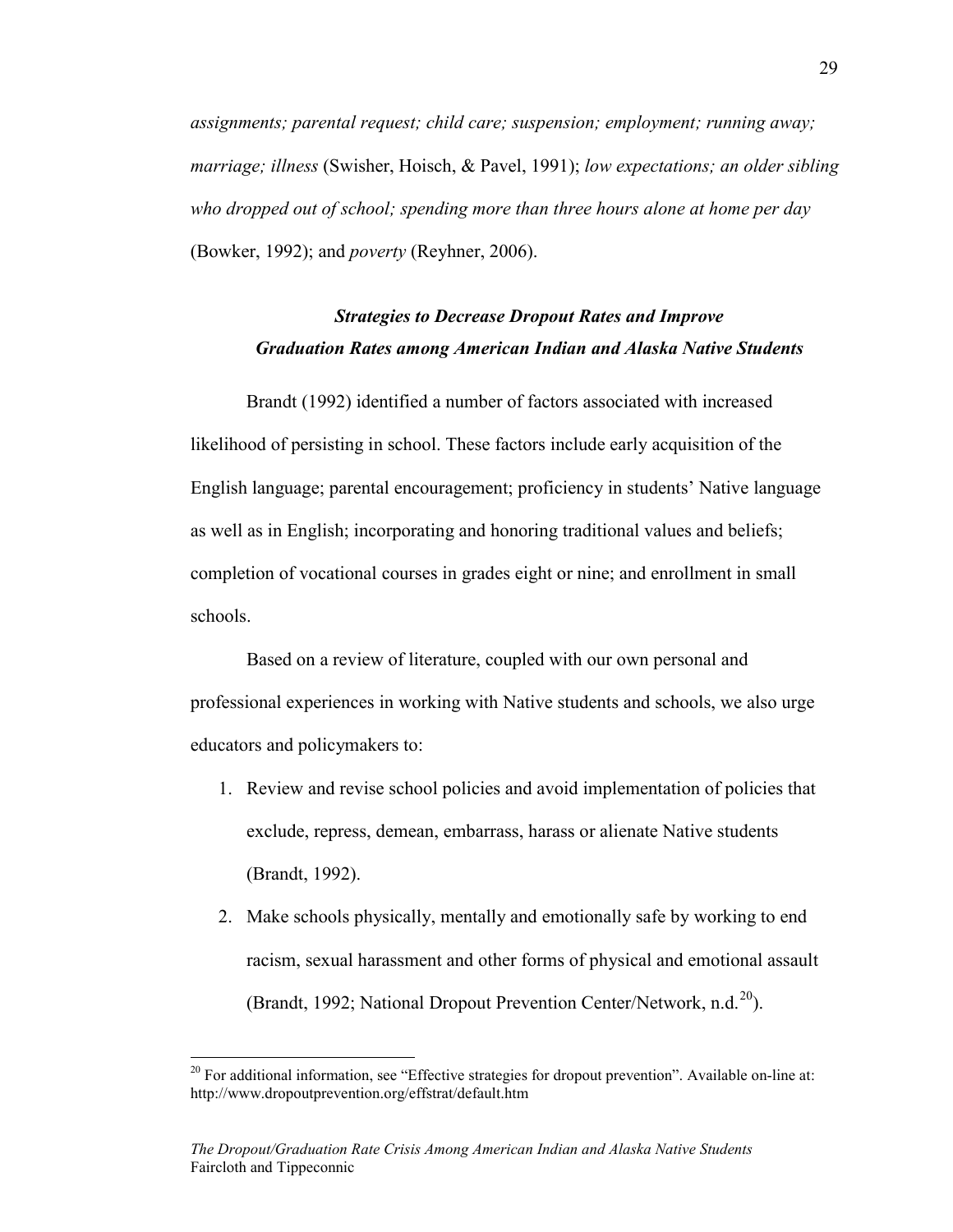- 3. Demonstrate an ethic of care and concern for students (Brandt, 1992; Reyhner, 1992).
- 4. Hold high expectations for students and challenge them to succeed (Brandt, 1992; Reyhner, 1992; National Dropout Prevention Center/Network, n.d.).
- 5. Avoid use of negative stereotypes (Brandt, 1992).
- 6. Recognize that not all students perform or achieve the same (Brandt, 1992).
- 7. Avoid blaming students or their parents and families for their academic failure or the low performance of the school (Brandt, 1992).
- 8. Actively involve parents and families in schools and communities (Brandt, 1992; Reyhner, 1992; National Dropout Prevention Center/Network, n.d.; Trujillo & Alston, 2005).
- 9. Individualize instruction and work to actively engage students in the learning process (Brandt, 1992; National Dropout Prevention Center/Network, n.d.; Reyhner, 1992).
- 10. Provide opportunities for students to be immersed in their Native language and culture and develop and implement culturally appropriate and relevant curricula (Reyhner, 1992; Trujillo & Alston, 2005).
- 11. Prepare educators to work with American Indian and Alaska Native students (National Dropout Prevention Center/Network, n.d.; Trujillo & Alston, 2005). This includes pre-service as well as in-service professional development opportunities.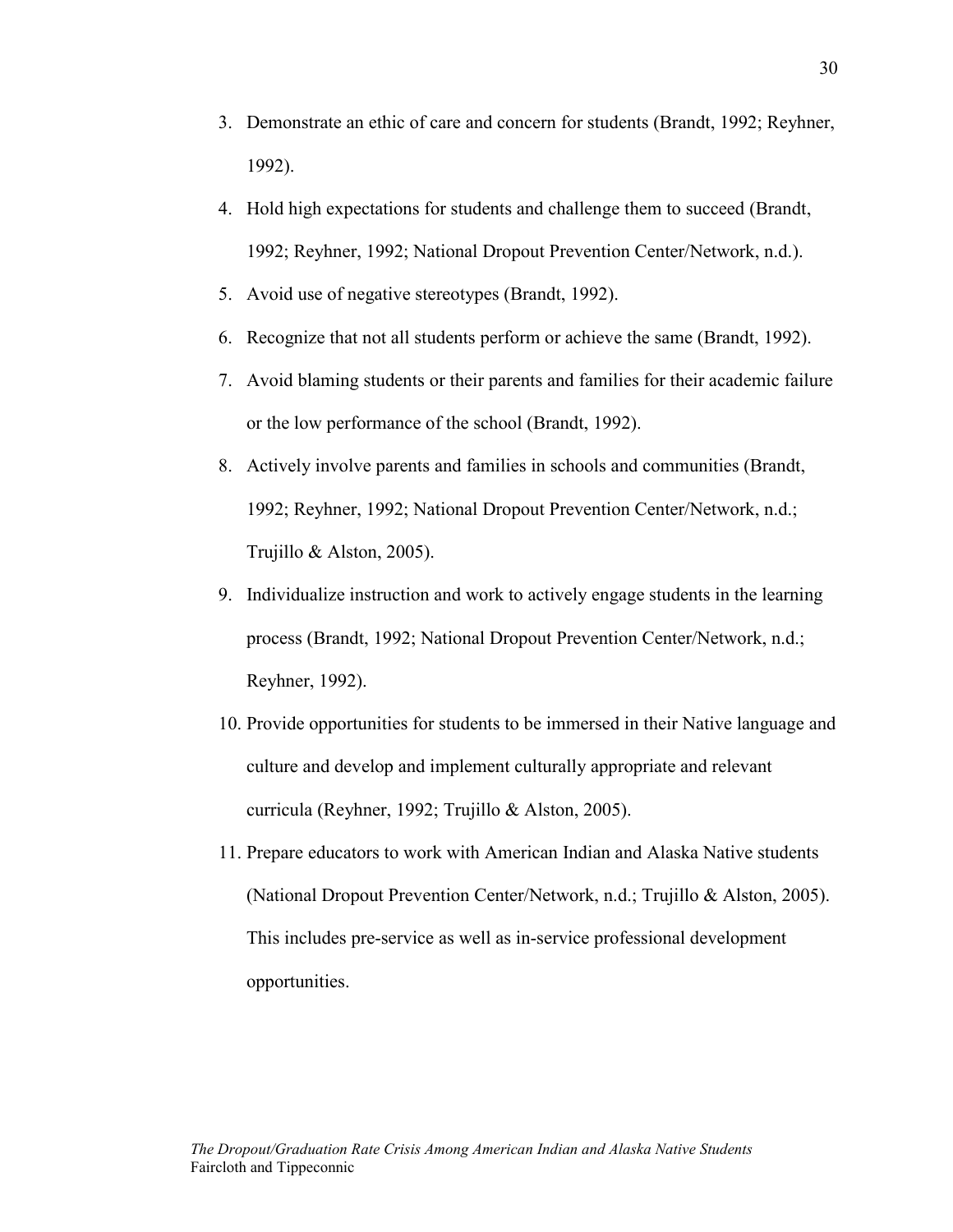12. Use tests and assessments as a means of supporting and assisting students rather than a means of promoting failure (Reyhner, 1992).<sup>21</sup>

These strategies are important first steps, but it is equally important to acknowledge the wide range of cultural and linguistic diversity represented among the American Indian and Alaska Native student population, as well as diversity in the size, location, and type of schools they attend. Such diversity lessens the effectiveness of a "one size fits all approach". Rather, a variety of comprehensive, yet flexible approaches are needed to decrease the dropout rate and in turn increase the number and percent of Native students who go on to graduate from high school. When developing and implementing these strategies, schools must work in consultation and collaboration with Native families, communities and organizations. Unfortunately, the education of Native students has historically been conducted without their input, thus nurturing a sense of distrust and detachment from the educational system for many Native families and communities.

#### *Addressing the Crisis through Improved Research*

If we are to begin to reverse these alarming trends in graduation and dropout rates among American Indians and Alaska Natives, we must make a concerted effort to ensure that the extent and magnitude of this crisis is made known to educators, policymakers and community members across the nation. No longer can we accept the argument that American Indian and Alaska Native students are a statistically insignificant proportion of the student population. Although we know that American Indians and Alaska Natives are graduating at rates far below that of their non-Native

 $21$  Reyhner (1992) referred to this as advocacy testing.

*The Dropout/Graduation Rate Crisis Among American Indian and Alaska Native Students* Faircloth and Tippeconnic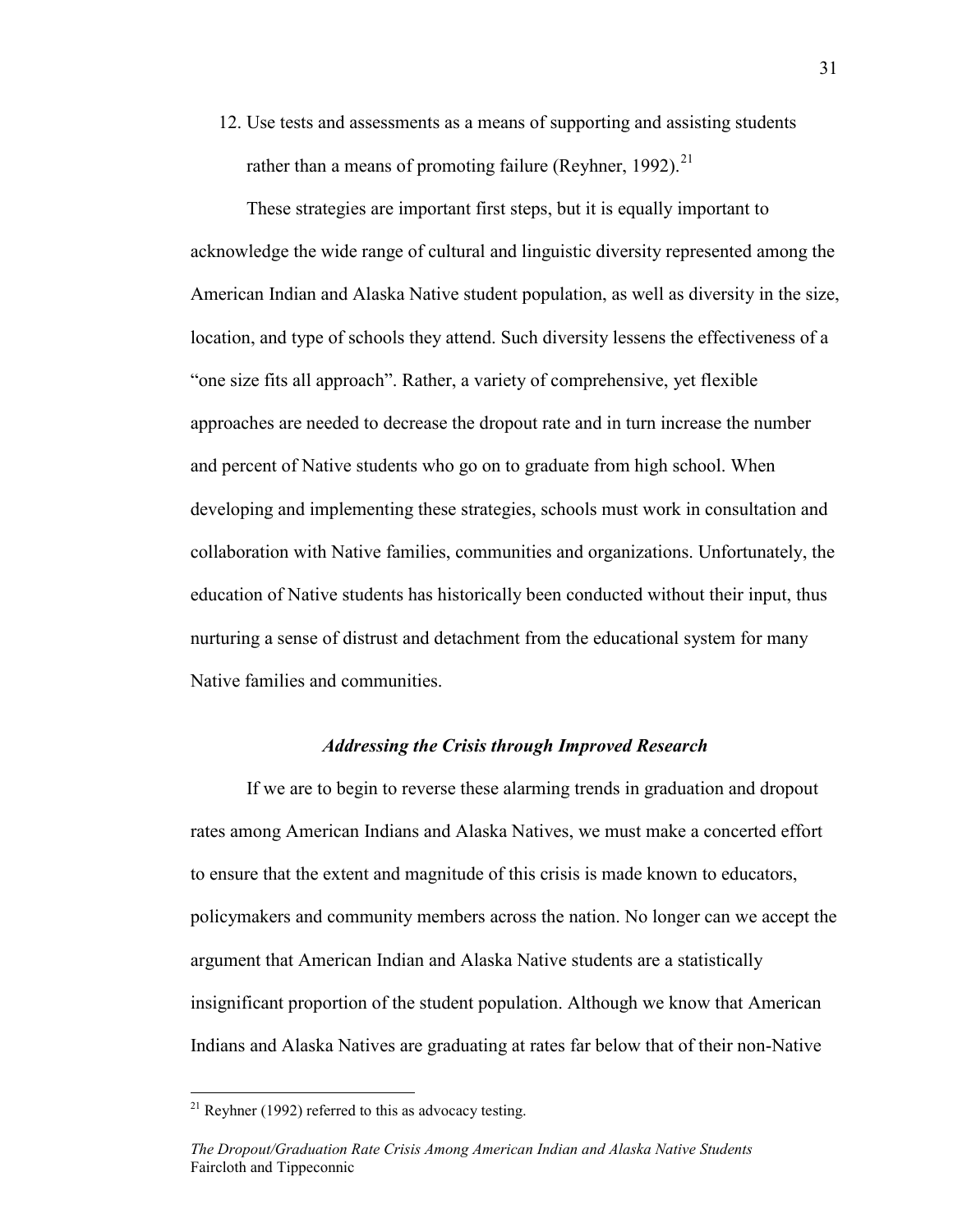peers, the lack of accurate reporting of national graduation and dropout rates for Native students continues to be an issue of concern. Historically, such calculations have been left to the discretion of individual states. The adoption and implementation of a uniform means of calculating and reporting graduation and dropout rates is an important step in illustrating the extent and magnitude of this crisis. As traditionally reported, much of this data has been suspect, if not missing. Swanson's (e.g., 2003) cumulative promotion index provides an innovative, reliable method of calculating graduation rates; however, schools must first be trained and financial and human resources must be made available to sustain such efforts at improved data collection and reporting.

It is also important to acknowledge that the lack of accurate data for this population is not limited to graduation and dropout rates. Historically, the absence of American Indian and Alaska Native students in large-scale data sets and other data collection efforts have made it virtually impossible to adequately describe the growing educational crisis facing Native students. Recent attempts to improve overall data collection and analysis in public schools has been driven by the Office of Indian Education, U.S. Department of Education, as demonstrated by the publication of two national studies of Indian education (Moran, Rampey, Dion, & Donahue, 2008; Rampey, Lutkus, & Weiner, 2006). Although these studies are important, they focus primarily on student academic achievement in fourth and eighth grades, with little discussion of the factors that account for high dropout and low graduation rates or the measures tribes, schools and states are taking to address these concerns. The collection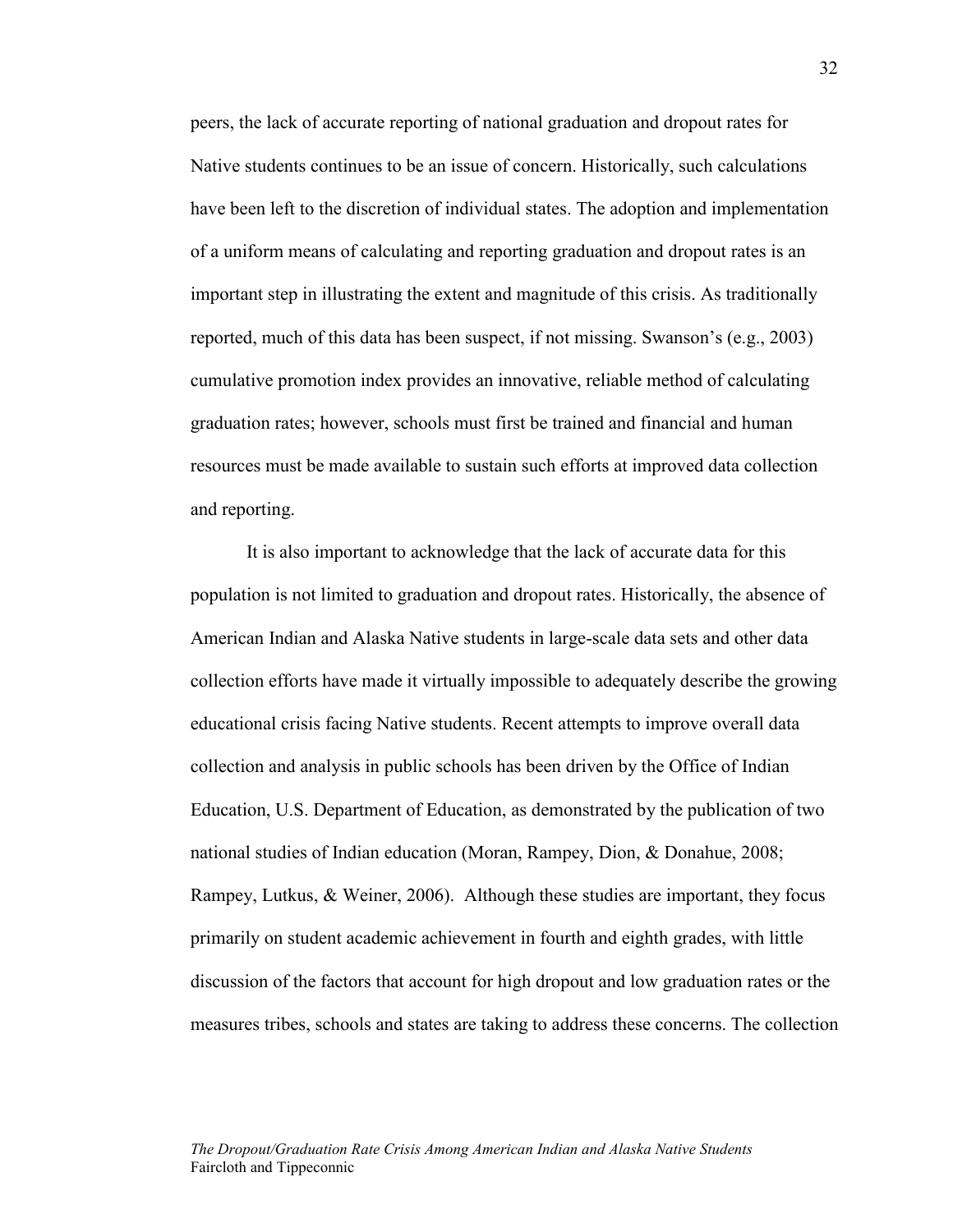and analysis of such data is critical to ensuring accountability for American Indian and Alaska Native students' academic success.

*Questions Left Unanswered.* To better understand and respond to the drop-out and graduation crisis, we recommend that future research consider the following questions:

- (1) Why is the graduation rate for American Indian and Alaska Native students consistently lower in North and South Dakota than in other states with high concentrations of American Indian and Alaska Native students?
- (2) Why is the graduation gap between American Indian/Alaska Native students and their peers narrower in Oklahoma than in North and South Dakota?
- (3) Why are American Indian/Alaska Native females graduating at rates higher than their male counterparts<sup>22</sup>?
- (4) To what extent do existing formulas for calculating graduation and dropout rates take into account the effects of student transfer and mobility rates?
- (5) To what extent does an emphasis on tribal languages and cultures have on the dropout and graduation rates for American Indian and Alaska Native students?

In considering these questions, we also urge researchers to identify schools and programs that have proven effective in reducing the number of American Indian and Alaska Native students who drop out and increasing the number who go on to graduate. One way to do this is by conducting comprehensive case studies in states

 $22$  In this study, 50.2% of American Indian/Alaska Native females graduated compared to 41.8% of American Indian/Alaska Native males. This is consistent with recent studies (e.g., Swanson, 2004), which report disparities between the graduation rates of male and female students. The effects of such differences in graduation rates are particularly evident in the college-going rates of all students, with more females currently attending college than males (e.g., Snyder, Dillow, & Hoffman, 2009).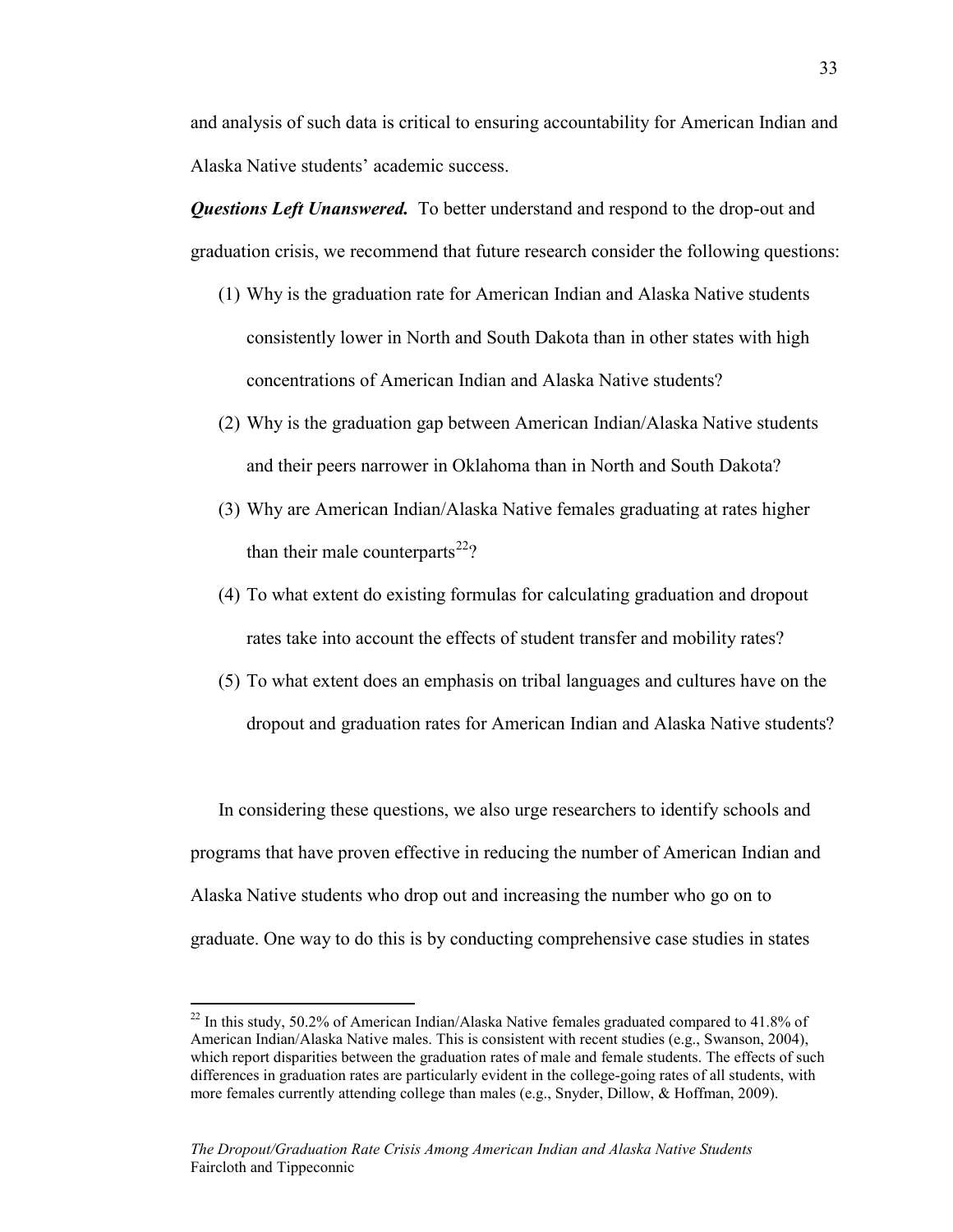such as Oklahoma where American Indian and Alaska Native students appear to be graduating in higher numbers and achieving at higher levels academically than their American Indian and Alaska Native peers elsewhere in the nation (Moran, Rampey, Dion, & Donahue, 2008; Rampey, Lutkus, & Weiner, 2006).

# *Research Alone is Not Enough - Policymakers and Practitioners Must Act Now*

As researchers, we acknowledge the need to collect and analyze data as outlined above; however, the magnitude of the graduation/dropout crisis among American Indian and Alaska Native students demands immediate action at the federal, state, district, local and tribal levels; this means not waiting to act until the results of future research studies have been presented or published.

#### *Where do we go from here?*

*"The most important responsibility of any society is to ensure the health, protection and education of its young children" (Indian Nations at Risk Task Force, 1991, p. 33).*

Demand for increased accountability, most recently demonstrated in the federal No Child Left Behind Act (NCLB), raised hopes that the educational status of all students, including American Indians and Alaska Natives, would become a priority as requirements for the collection and disaggregation of data called attention to the ongoing inequities in Native student achievement (e.g., NIEA, 2005). Ironically, these hopes have been dashed for many Native schools and communities as demonstrated in the excerpt below: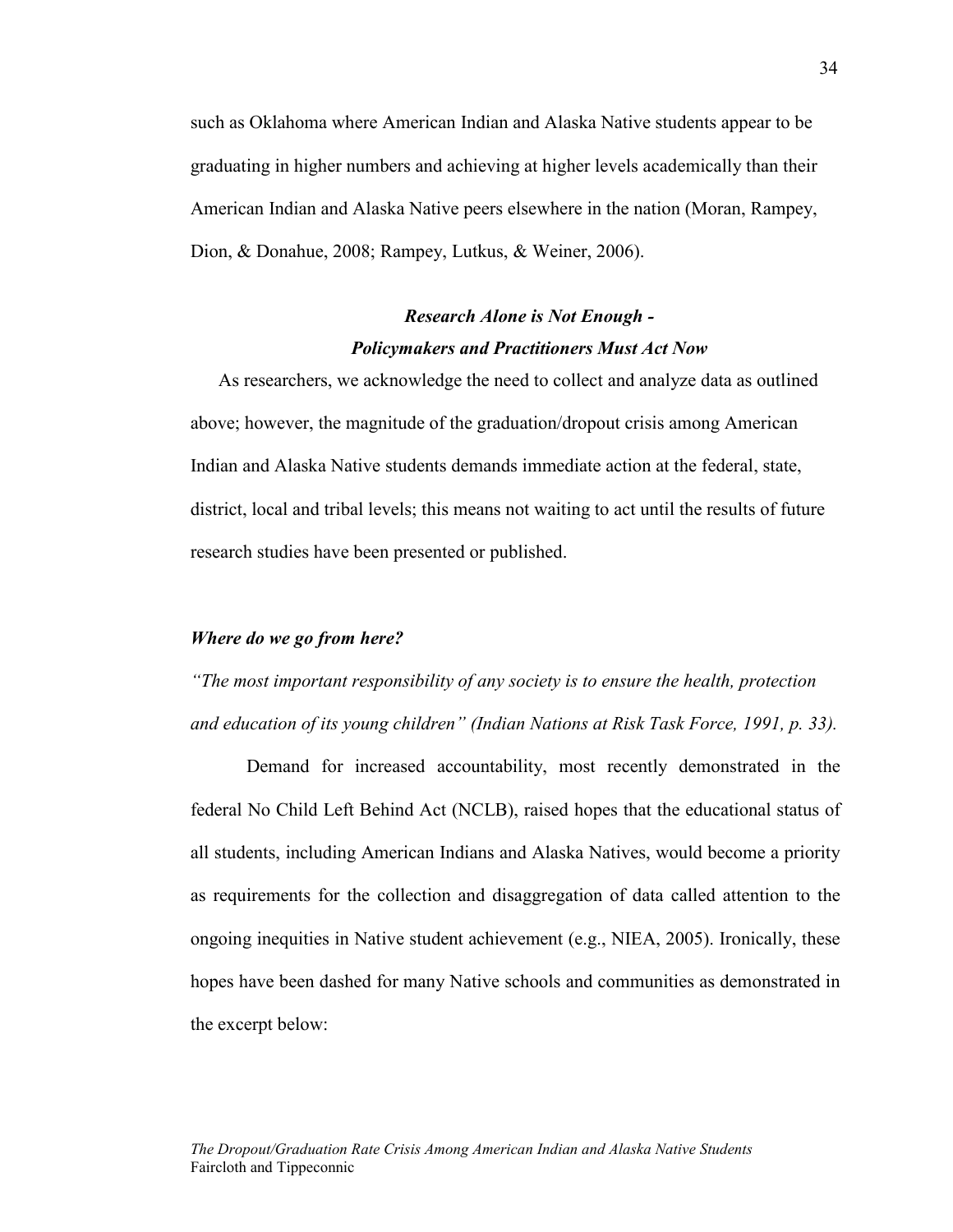*Upon the enactment of the Federal No Child Left Behind Act, parents and tribal leaders breathed a sigh of relief that finally someone [would] notice what is happening to our children. We applauded the attempt at system accountability. All of a sudden, school administrators, teachers and state education agencies were recognizing the serious state of neglect in the education of our Indian children. On the surface, the goal of the No Child Left Behind seemed a worthy one. Unfortunately, the approach dictated by the law has created serious negative consequences. Instead, it has become our children who are being held accountable for something that is out of their control. Schools are sending the message, that if our children would just work harder, they would succeed without recognizing their own system failures. [As a result,] Indian children are internalizing the system failures as their personal failure... (NIEA, 2005, p. 8).* 

Failure to respond to this crisis is a violation of the federal trust responsibility for American Indian and Alaska Native peoples, which dictates that the federal government, in consultation and collaboration with tribes and schools, provide adequate education for Native students in public, tribal, and BIE funded and operated schools. Although more research is needed, we believe that we have a good sense of why students are dropping out and not graduating, as well as what needs to be done to reverse these trends. The next step is to implement these strategies, commit resources to their continued implementation, and monitor them over time to determine and document their long-term effects. In order to achieve these aims, the federal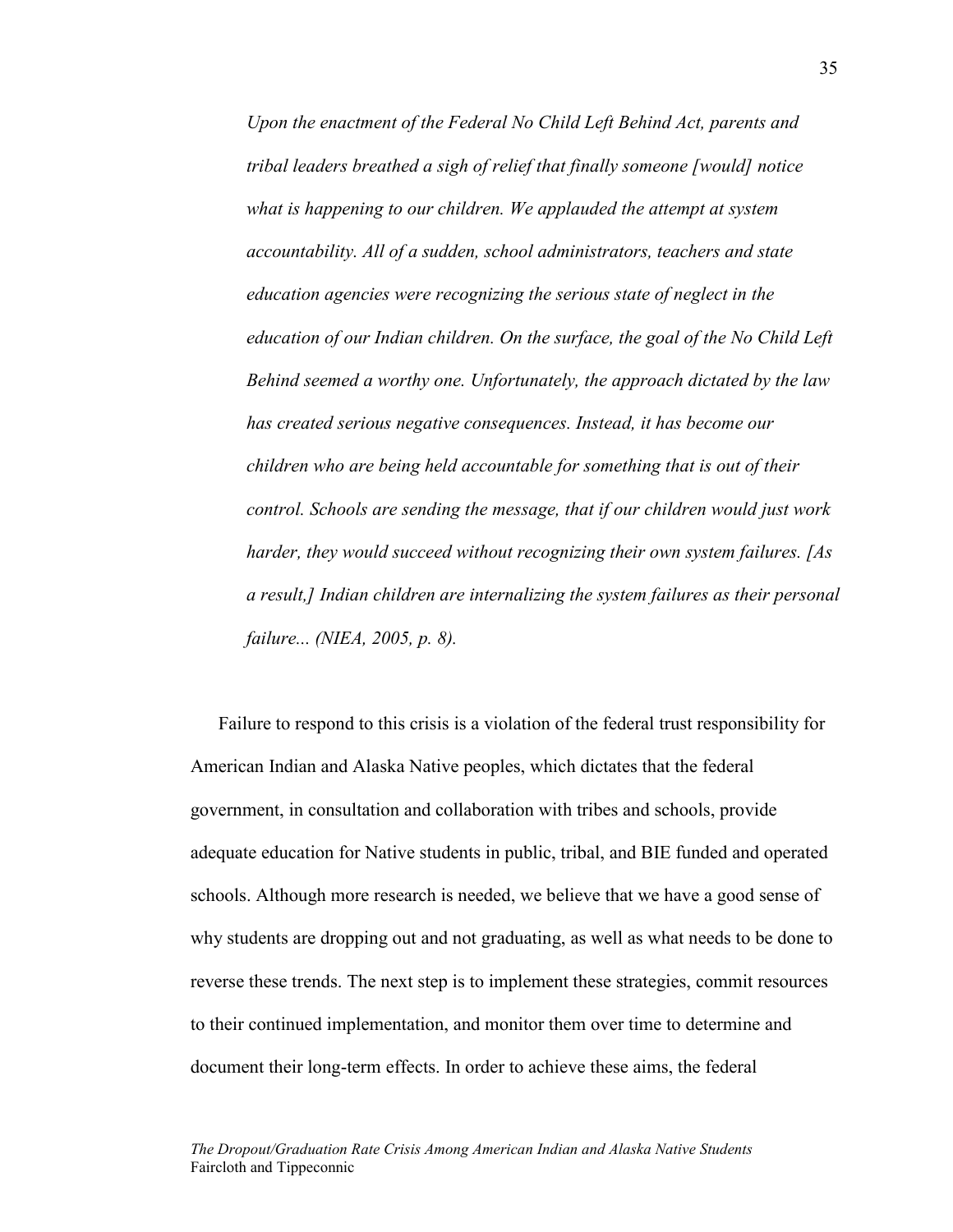government must commit adequate levels of human and fiscal resources to improving the educational, social and economic status of Native peoples. Policy makers, budget appropriators, school boards, superintendents, principals, teachers, counselors, tribal leaders, and other stakeholders must take action and demand that this crisis be halted. No longer can we sit back and wait for change to happen. Failure to respond to this crisis will have disastrous consequences for Native peoples across the nation, including a widening social and economic gap between American Indians, Alaska Natives and the larger population, and a real and immediate threat to the selfsufficiency of tribal peoples and their nations. This is a national crisis. One that must be addressed now.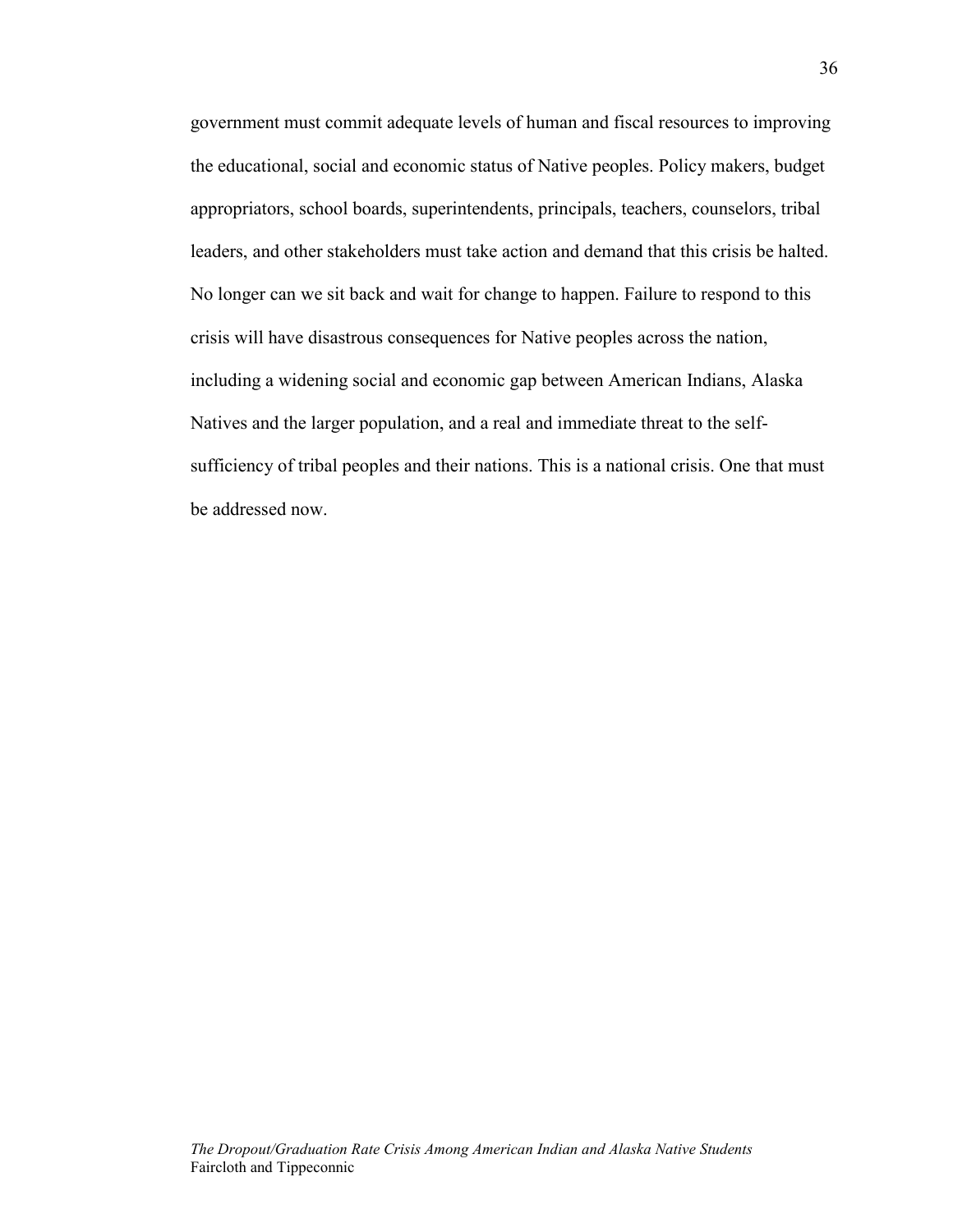#### References

- American Indian Policy Center. (n.d.). Introductory information on American Indians: American Indian community profile and data center. Retrieved May 23, 2008, from [http://www.airpi.org/projects/american-indian-community-profile.pdf](http://www.airpi.org/projects/american-indian-community-profile.pdf%00)
- Bowker, A. (1992, May). The American Indian female dropout. *Journal of American Indian Education, 31*(3), 3-21.
- Brandt, E.A. (1992, January). The Navajo area student dropout study: Findings and implications. *Journal of American Indian Education, 31*(2), 48-63.
- Bureau of Indian Affairs. (n.d.). Bureau-wide annual report card (2003-2004). Washington, DC: Office of Indian Education Programs. ERIC Document Reproduction Service No. 486147
- Bureau of Indian Affairs. (2005). Fingertip facts 2005. Washington, DC: U.S. Department of Interior, Bureau of Indian Affairs, Office of Indian Education Programs. Retrieved May 24, 2008 from [http://www.oiep.bia.edu/bie/docs/2005%20Fingertip%20Facts%201.pdf](http://www.oiep.bia.edu/bie/docs/2005%20Fingertip%20Facts%201.pdf%00)
- Butterfield, R. (2003). Summary report. Council of Chief State School Officers. Strengthening partnerships for Native American students. Denver, CO. April 9-11, 2003. Retrieved August 27, 2009, from [http://www.ccsso.org/content/pdfs/NASSummary.pdf](http://www.ccsso.org/content/pdfs/NASSummary.pdf%00)
- Carr, G. (1996, March/April). Urban Indians: The invisible minority. *Poverty & race.*  Retrieved November 10, 2009, from prrc.org
- Chan, K.S., & Osthimer, B. (1983)*. Navajo youth and early school withdrawal: A case study.* Los Alamitos, CA: National Center for Bilingual Research. (ERIC Document Reproduction Service No. ED 240 414).
- Deyhle, D. (1989). Pushouts and pullouts: Navajo and Ute school leavers*. Journal of Navajo Education, 6*(2), 36-51.
- DeVoe, J.F., & Darling-Churchill, K.E. (2008). *Status and trends in the education of American Indians and Alaska Natives: 2008* (NCES 2008-084). Washington, DC: National Center for Education Statistics, Institute of Education Sciences, U.S. Department of Education.
- Eberhard, D. (1989). American Indian education: A study of dropouts. *Journal of American Indian Education, 29*(l), 32-40.
- *Education Week. (2009). Diplomas count 2009:* Graduation in the United States: Recent gains at risk of eroding. Bethesda, MD: Editorial Projects in Education.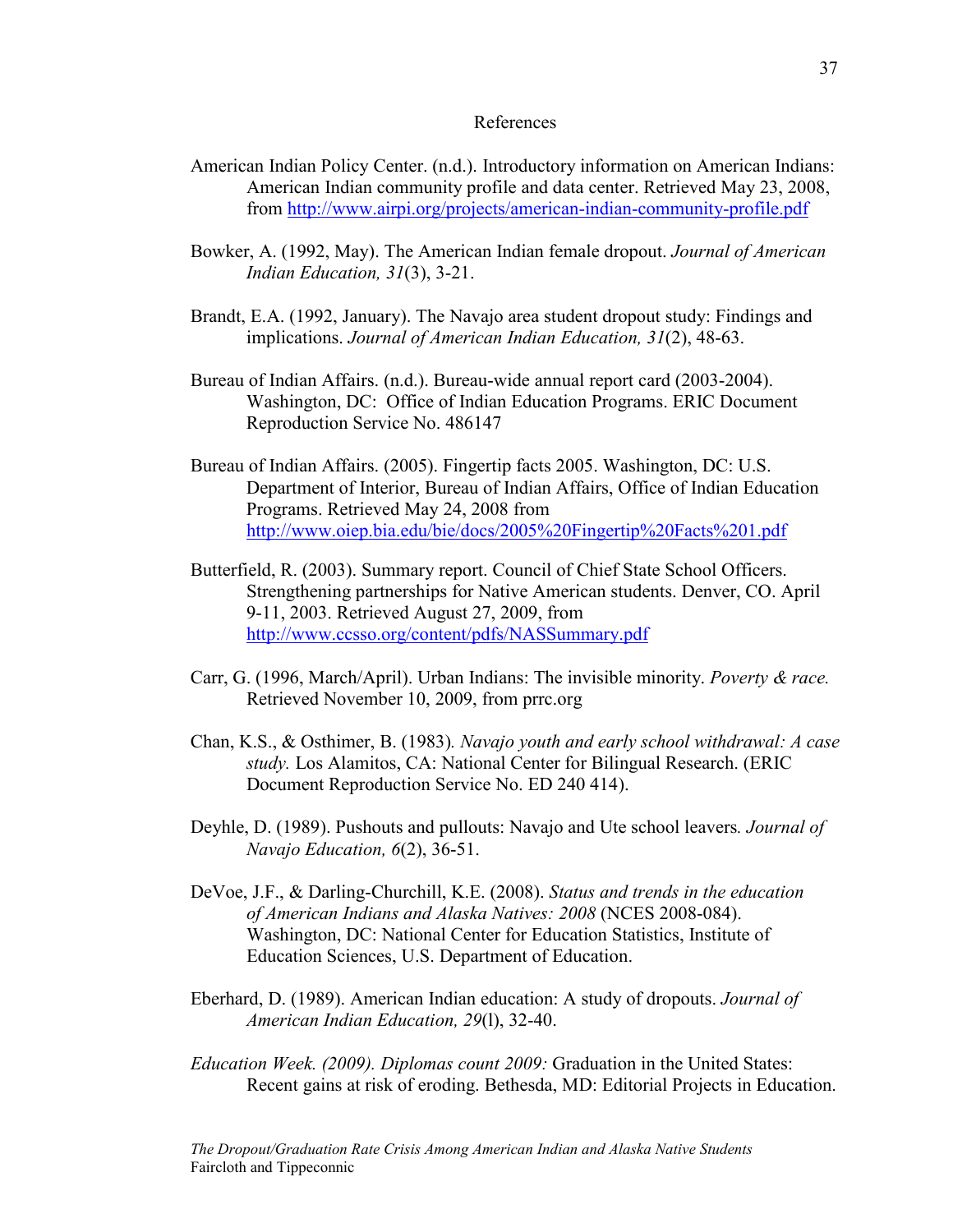- *Education Week*. (2007). Diplomas count 2007: Ready for what? Preparing students for college, careers, and life after high school, *26*(4). Bethesda, MD: Editorial Projects in Education.
- Freeman, C., & Fox, M. (2005). *Status and trends in the education of American Indians and Alaska Natives* (NCES 2005-108). Washington, DC: U.S. Department of Education, National Center for Education Statistics.
- Frith-Smith, H., & Singleton, H. (2000). Urban American Indian children in Los Angeles County: An investigation of available data. Los Angeles, CA: Los Angeles County American Indian Children's Council. Retrieved May 24, 2008 from [http://www.aisc.ucla.edu/rsrch/uaichildren.htm](http://www.aisc.ucla.edu/rsrch/uaichildren.htm%00)
- Indian Nations at Risk Taskforce. (1991). *Indian nations at risk: An educational strategy for action.* Final report of the Indian Nations at Risk Taskforce. Washington, DC: U.S. Department of Education.
- Jerald, C.D. (2006). Using data: The math's not the hard part. Retrieved May 24, 2008 from [http://www.centerforcsri.org/files/Center\\_IB\\_Sept06B.pdf](http://www.centerforcsri.org/files/Center_IB_Sept06B.pdf%00)
- KewalRamani, A., Gilbertson, L., & Fox, M.A. (2007). *Status and trends in the education of racial and ethnic minorities. Table 7.2: Percentage distribution of public elementary and secondary students, by region, state, and race/ethnicity: 2004.* Washington, DC: U.S. Department of Education, National Center for Education Statistics.
- Ledlow, S. (1992). Is cultural discontinuity an adequate explanation for dropping out? *Journal of American Indian Education, 31*(3), 21-36.
- Lujan, C. (1990). As simple as one, two, three: Census underenumeration among the American Indians and Alaska Natives. Undercount Behavioral Research Group Staff Working Paper #2. (EV 90-19). Washington, DC: U.S. Census Bureau. Retrieved August 27, 2009 from [http://www.census.gov/srd/papers/pdf/ev90-19.pdf](http://www.census.gov/srd/papers/pdf/ev90-19.pdf%00)
- Mac Iver, M. A., & Mac Iver, D. J. (2009). *Beyond the indicators: An integrated school-level approach to dropout prevention.* Arlington, VA: The Mid-Atlantic Equity Center, The George Washington University Center for Equity and Excellence in Education.
- Montana Office of Public Instruction. (2002). Montana American Indian dropout prevention program. Helena, MT: Author. Retrieved May 24 2008 from [http://www.opi.mt.gov/pdf/indianed/inded/dropout.pdf](http://www.opi.mt.gov/pdf/indianed/inded/dropout.pdf%00)

Moran, R., Rampey, B.D., Dion, G., & Donahue, P. (2008). *National Indian education*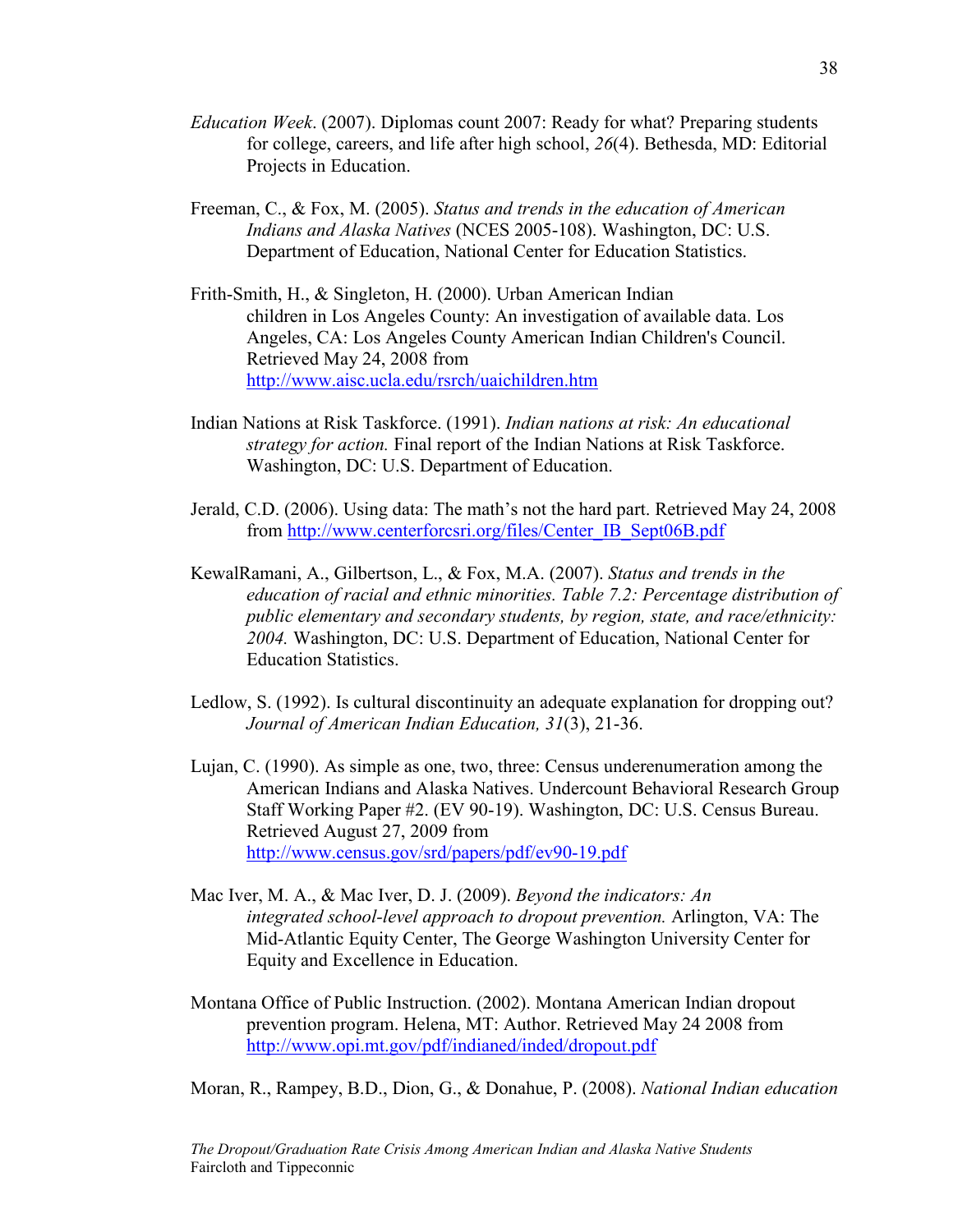*study 2007: Part I: Performance of American Indian and Alaska Native students at Grades 4 and 8 on NAEP 2007 reading and mathematics assessments* (NCES 2008-457). Washington, DC: National Center for Education Statistics, Institute of Education Sciences, U.S. Department of Education.

- National Congress of American Indians. (2008). Comments and recommendations on the 2010 Census and American Community Survey. Washington, DC: Author. Retrieved August 27, 2009 from [http://www.ncaiprc.org/files/Final%20Comments%20on%202010%20Census.](http://www.ncaiprc.org/files/Final%20Comments%20on%202010%20Census.pdf%00) [pdf](http://www.ncaiprc.org/files/Final%20Comments%20on%202010%20Census.pdf%00)
- National Indian Education Association. (2005). *Preliminary report on No Child Left Behind in Indian country.* Washington, DC: Author*.* Retrieved May 24, 2008 from [http://www.niea.org/sa/uploads/policyissues/29.23.NIEANCLBreport\\_final2.p](http://www.niea.org/sa/uploads/policyissues/29.23.NIEANCLBreport_final2.pdf%00) [df](http://www.niea.org/sa/uploads/policyissues/29.23.NIEANCLBreport_final2.pdf%00)
- Ogunwole, S. (2002) The American Indian and Alaska Native Population: 2000. U.S. Census Brief. Washington, DC: U.S. Census Bureau. Retrieved May 24, 2008 from *www.census.gov/prod/2002pubs/c2kbr01-15.pdf*
- Ogunwole, S.U. (2006). We the people: American Indians and Alaska Natives in the United States. Census 2000 Special Reports. Washington, DC: U.S. Census Bureau. Retrieved May 24, 2008, from *www.census.gov/prod/2006pubs/censr-28.pdf*
- Population Estimates Program, Population Division. (1999). Counties ranked by American Indian and Alaska Native population. Washington, DC: U.S. Census Bureau.
- Rampey, B.D., Lutkus, A.D., & Weiner, A.W. (2006). *National Indian education study, Part I: The performance of American Indian and Alaska Native fourthand eighth-grade students on NAEP 2005 reading and mathematics assessments* (NCES 2006-463). Washington, DC: U.S. Department of Education, Institute of Education Sciences, National Center for Education Statistics.
- Reyhner, J. (1991). Plans for dropout prevention and special school support services for American Indian and Alaska Native students. In *Indian Nations at Risk Task Force* Commissioned Papers. Washington, DC: U.S. Department of Education. ERIC Document Reproduction Service No. ED 343 762
- Reyhner, J.A. (2006). *Education and language restoration.* Philadelphia, PA: Chelsea House Publishers.